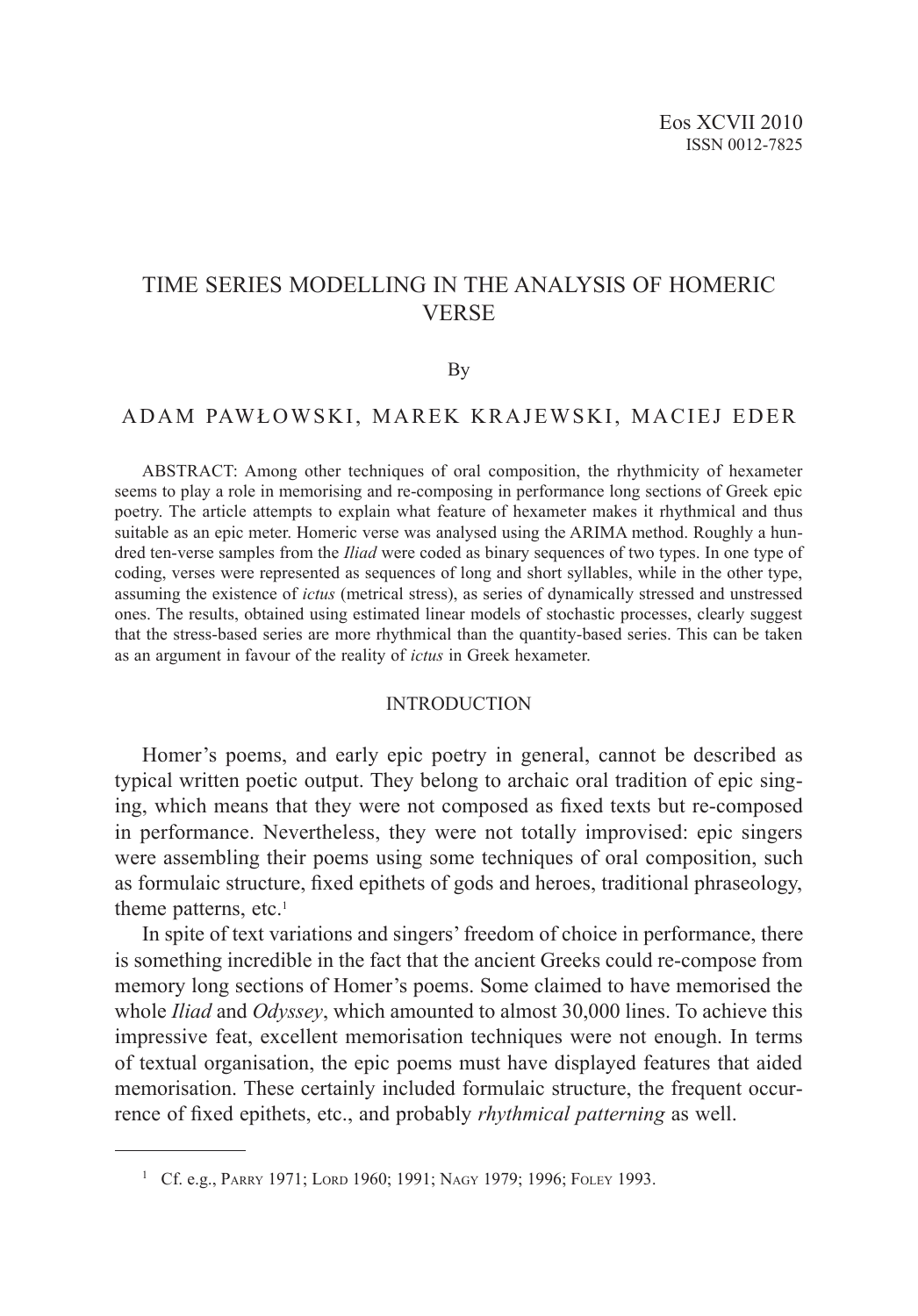Hexameter, the main epic metre, was quite flexible in rhythm shaping; among other ancient verse types it was probably the most dependent on the author's freedom of choice. Nevertheless, though each line of hexameter could be realised, theoretically, in thirty-two ways, the authors favoured some patterns<sup>2</sup>. The formulaic structure preferred fixed rhythmical schemes, and the authors were aware of it when choosing fixed epithets and other formulas<sup>3</sup>. The rhythm of hexameter is also shaped by another feature: rhythmically justified line endings<sup>4</sup>. When taking those facts into account, it is possible, and probable, that the rhythmicity of hexameter played an important role in the oral composition as one of the techniques supporting memorisation. In other words, it is probable that the epic singers were re-composing their poems on the basis of some repeating rhythmical patterns which can be discovered in analysis.

Like any binary phenomenon, rhythm can be described by means of quantitative methods. Existing research has largely confirmed the insufficiency of conventional statistics in modelling versification and/or prosody. Methods defined as conventional are based on the presumption that a text can be treated as a typical statistical population, or a set of elements in which the sequential order of units is not a relevant feature ("language in the mass")<sup>5</sup>. It may be asked, however, whether the kind of text segmentation that disregards the sequential order of units will prove effective in research on prosody and versification ("language in the line")<sup>6</sup>. In general, the rhythmical structure of a text depends on the linear order of marked and unmarked syllables (long/short, dynamically stressed/ unstressed, high/low) that make up superordinate units, such as metrical feet or rhythmical groups. The regularity of a sequence may vary, and there can also be strong relationships between units that are not adjacent, but distant from each other at a fixed interval (e.g. the length of a single verse).

Statistics offers a number of sequential analysis methods that allow us to measure the linguistically relevant features of a text in the line<sup>7</sup>. They are e.g. Shannon's theory of information, the theory of Markov chains, spectral analysis and time series analysis. In the present study, we apply the time series analysis in the time domain. This methodology has been so far very efficient in the research of text rhythm and versification. The objects of analysis have usually in-

- <sup>3</sup> Parry 1971: 8–21.
- <sup>4</sup> Foley 1993: 71.
- <sup>5</sup> HERDAN 1966: 423.
- <sup>6</sup> Ibidem.
- <sup>7</sup> Cf. Gottman 1981; 1990; Pawłowski 2005.

<sup>2</sup> Foley 1993: 73.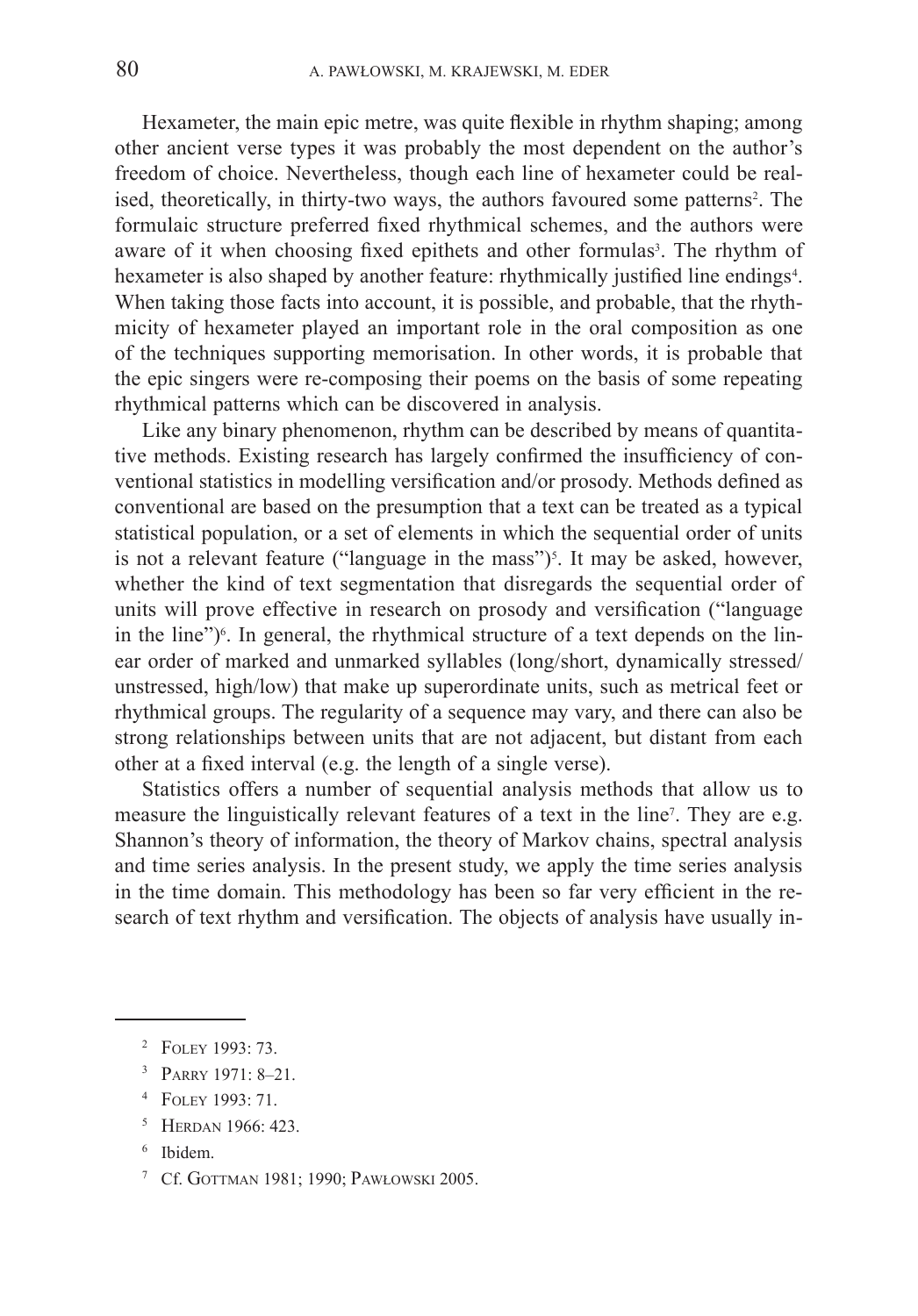cluded such units as series of sentences<sup>8</sup>, lexemes<sup>9</sup>, syllables<sup>10</sup>, letters<sup>11</sup>, segments in Chinese<sup>12</sup>, and intervals between the consecutive occurrences of lexemes and morphemes<sup>13</sup>.

In a subsequent study, time series analysis was also used to examine the rhythmical organisation of Latin hexameter<sup>14</sup>. Based on a substantial corpus of Horace's, Ovid's and Virgil's texts, Latin samples coded as stress sequences were shown to be considerably more rhythmical than the same samples coded with regard to quantity. This observation permitted us to conclude that, in spite of its fundamental dependence on quantity, Latin hexameter also displayed metrical stress. A successful application of time series analysis in the study of Latin hexameter has encouraged our interest in epic memorisation with reference to Greek metre.

The authors are aware of the complexity of Greek verse types (both stichic and non-stichic) as well as versification patterns. In the present study, we focused only on Homeric hexameter, without taking into account the presumably older verse forms. Although the results of the analysis suggest some linguistic features of Greek metre in general, the conclusions do not apply to other verse forms than epic hexameter.

## QUANTITY AND *ICTUS* IN GREEK VERSIFICATION

Rhythm in language is a binary phenomenon or  $-$  in other words  $-$  it consists in the opposition of marked and unmarked linguistic units. The basic factor of rhythm, or the relevant metrical feature is either word stress (in stress-based versification) or syllable length (in quantity-based versification)<sup>15</sup>. In classifying a  versification system as stress- or quantity-based the question has to be answered as to which prosodic feature is most important in text creation and recitation.

In the case of ancient Greek the decisive feature is doubtless quantity, or the phonological opposition of long and short vowels, as in words [*lĕgo*] – 'to pick out' and [*lēgo*] – 'to stay, abate'. As syllable peaks in terms of loudness, vowels also lend their relevant characteristics to the syllables they constitute. A long vowel always generates a long syllable while a short one may constitute either

<sup>8</sup> Oppenheim 1988; Pawłowski 1998: 124–153; Roberts 1996; Schils, De Haan 1993.

<sup>9</sup> Corduas 1995; Pawłowski 1998: 96–111.

<sup>10</sup> Azar, Kedem 1979; Bratley, Ross 1981; Pawłowski 1999; 2000; 2001; 2003; 2004.

<sup>&</sup>lt;sup>11</sup> PETRUSZEWYCZ 1981.

<sup>12</sup> Dreher, Young, Norton, Ma 1969.

<sup>13</sup> Pawłowski 1998: 113–124.

<sup>&</sup>lt;sup>14</sup> PAWŁOWSKI, EDER 2001.

<sup>15</sup> Kuryłowicz 1975: 241 f.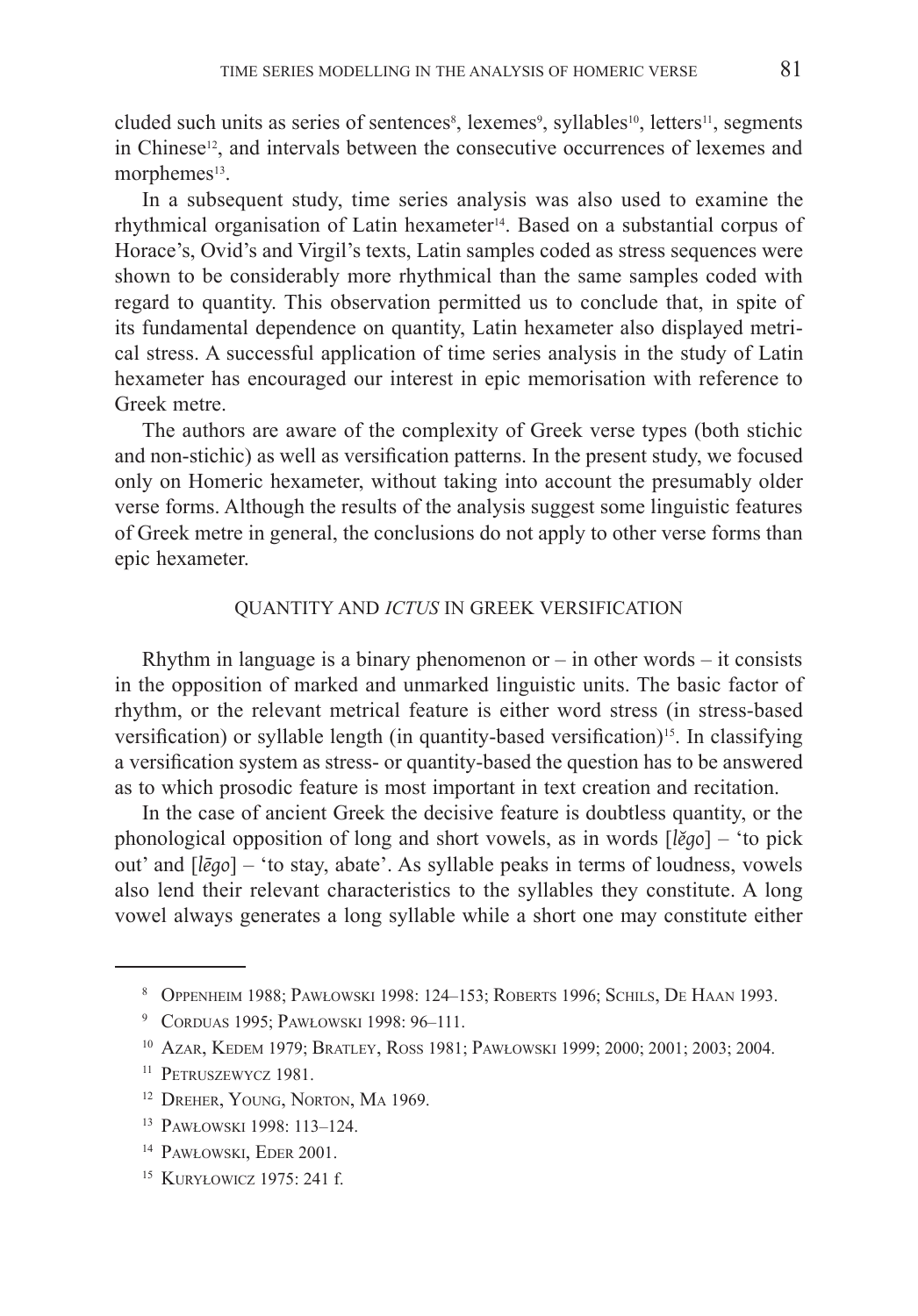a  short or a long syllable (when the vowel is a short one, syllable length depends on whether it is open or closed). An ordered sequence of long and short syllables generates verse rhythm. Greek metre is therefore an example of typically quantitative versification.

Syllable length is then a basic factor of rhythm, but there may be others to consider as well. For several scholars, an ordered sequence of long and short syllables is sufficient to make a text sound rhythmical in performance. However, this condition does not seem sufficient to the relatively few proponents of a  special dynamic stress called *ictus*, which may partially overlap with word stress depending on the genre of the poem. A sample line from Homer's *Iliad* I 2 (οὐλομένην, ἣ   μυρί' Ἀχαιοῖς ἄλγε' ἔθηκε) can be marked for quantity as follows:

## [*oūlŏmĕnēn hē mūrĭ Ăchaīoīs ālgĕ ĕthēkĕ*]

Proponents of quantity view the rhythmical quality of the verse above as generated exclusively by the sequential order of syllables:  $\overline{x} \times \overline{x} \times \overline{x} \times \overline{x} \times \overline{x} \times \overline{x} \times \overline{x} \times \overline{x}$ . Adherents of the *ictus* hypothesis argue on the other hand that rhythm will gain prominence when some syllables are foregrounded through metrical stress assignment:

# [*oūˊlŏmĕnḗn hē mūˊrĭ Ăchaī ˊ oīs āˊ lgĕ ĕthḗkĕ*]

Placed in strictly defined positions within the series, *ictus* makes the line more rhythmical, so that it eventually takes the form:  $\vec{\times} \times \vec{\times} \times \vec{\times} \times \vec{\times} \times \vec{\times} \times \vec{\times} \times \vec{\times}$ . It has to be emphasised that *ictus* is a verse transposition of word stress, which does not imply that both should always coincide:

# [*oūˊlŏmĕnḗn hē mūˊrĭ Ăchaī ˊoīs āˊ lgĕ ĕthḗkĕ*]

In this series, only one stressed syllable additionally receives *ictus*: in word [*āˊ lgĕ*].

The majority view among scholars is that rhythm was based on quantity both in Latin and Greek metre. The historical connections between the two systems of versification cannot of course be denied. Latin versification was *de facto* an implementation of Greek principles, and it is common knowledge that Greek metrical forms had effectively ousted the indigenous Saturnian verse by 240 BC. Given these links, it will be natural to appeal in our discussion to indirect judgements about Greek metre in passages that were explicitly concerned with its Latin incarnation.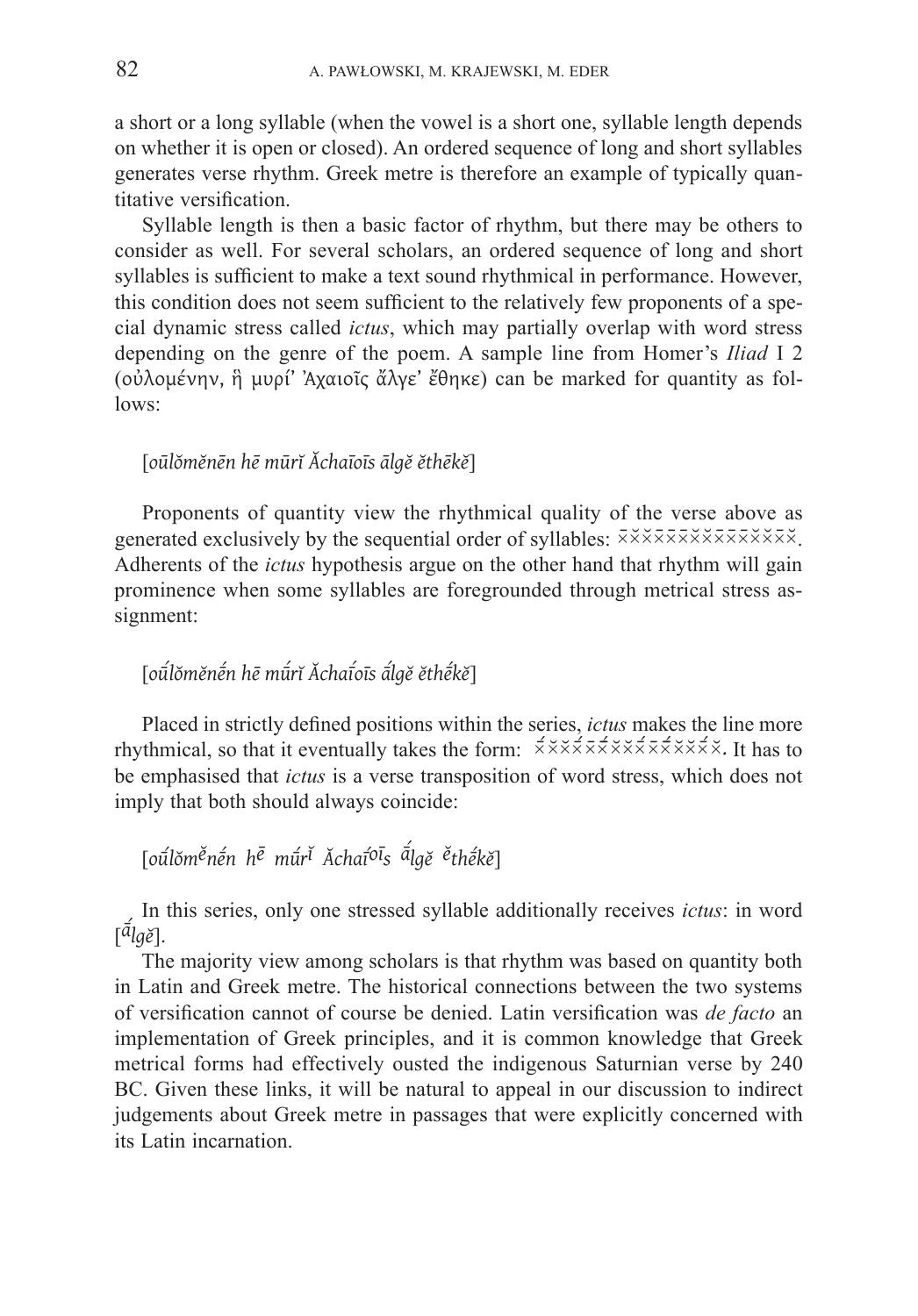The main argument against *ictus* is that ancient writers are consistently silent about it<sup>16</sup>. The concepts of *arsis* and *thesis*, now applied to strong and weak syllables respectively, were used in antiquity with reference to dancing only, and cannot be cited as evidence in the present context. Similarly, the task of sorting out the *ictus* controversy is not made any easier by consulting ancient grammarians, metre theorists, and musicologists, whose observations are generally of limited value due to terminological fuzziness<sup>17</sup>. Apart from the argument from silence, *ictus* has also been attacked on other grounds. F. NIETZSCHE was the first writer aesthetically to challenge the *ictus* hypothesis from a subjectivist point of view<sup>18</sup>, taking issue with the standard theory as developed in G. HERRMANN's groundbreaking study<sup>19</sup>.

After NIETZSCHE's spirited attack further scholarly criticisms followed. Research on rhythm in general has suggested that there can be purely quantitative rhythm, though it is less prominent than dynamic rhythm<sup>20</sup>. This abstract thesis is corroborated by the rhythmical qualities found in musical instruments such as the organ or bagpipe, in which rhythm cannot begin to arise out of changes in volume (counterpart to expiratory *ictus*)<sup>21</sup>.

Opponents of *ictus* have often realised that quantitative rhythm can occasionally be strengthened by pitch, as evident from the Delphic hymns of the second century  $BC^{22}$ . Some scholars take it to have been a deliberate poetic device<sup>23</sup>, while others regard it as an insignificant accidental coincidence<sup>24</sup>. Without trying to resolve the debate, it is necessary to emphasise that Greek tonal accent had nothing to do with the dynamic *ictus*.

Whether *ictus* really existed is also questioned by phoneticians on the one hand and students of Greek drama in performance on the other. Phonetics experts have wondered why there is no evidence of any effects of the allegedly salient *ictus* on poetic language, such as reduction of syllables without *ictus*. Historians of ancient drama have maintained that a Greek spectator would have been confused at hearing two phonetic realisations of the same word, not too distant from each other in the text and pronounced differently as a result of *ictus* placement. To take an example from Euripides's *Hecuba*, for instance, the spectator would have

- <sup>18</sup> Nietzsche 1912: 336.
- <sup>19</sup> HERRMANN 1816.
- <sup>20</sup> MEILLET 1923: 10.
- <sup>21</sup> Sonnenschein 1925: 24 f. and 203.

<sup>16</sup> Sicking 1993: 11.

<sup>17</sup> Allen 1973: 275 f.

<sup>22</sup> Devine, Stephens 1994: 168 f. and 173; cf. Wackernagel 1896: 204 f.; Comotti 1989: 91–108.

<sup>23</sup> Snell 1982: 6, n. 11; Zaytsev 1994: 21.

<sup>24</sup> Sicking 1993: 64.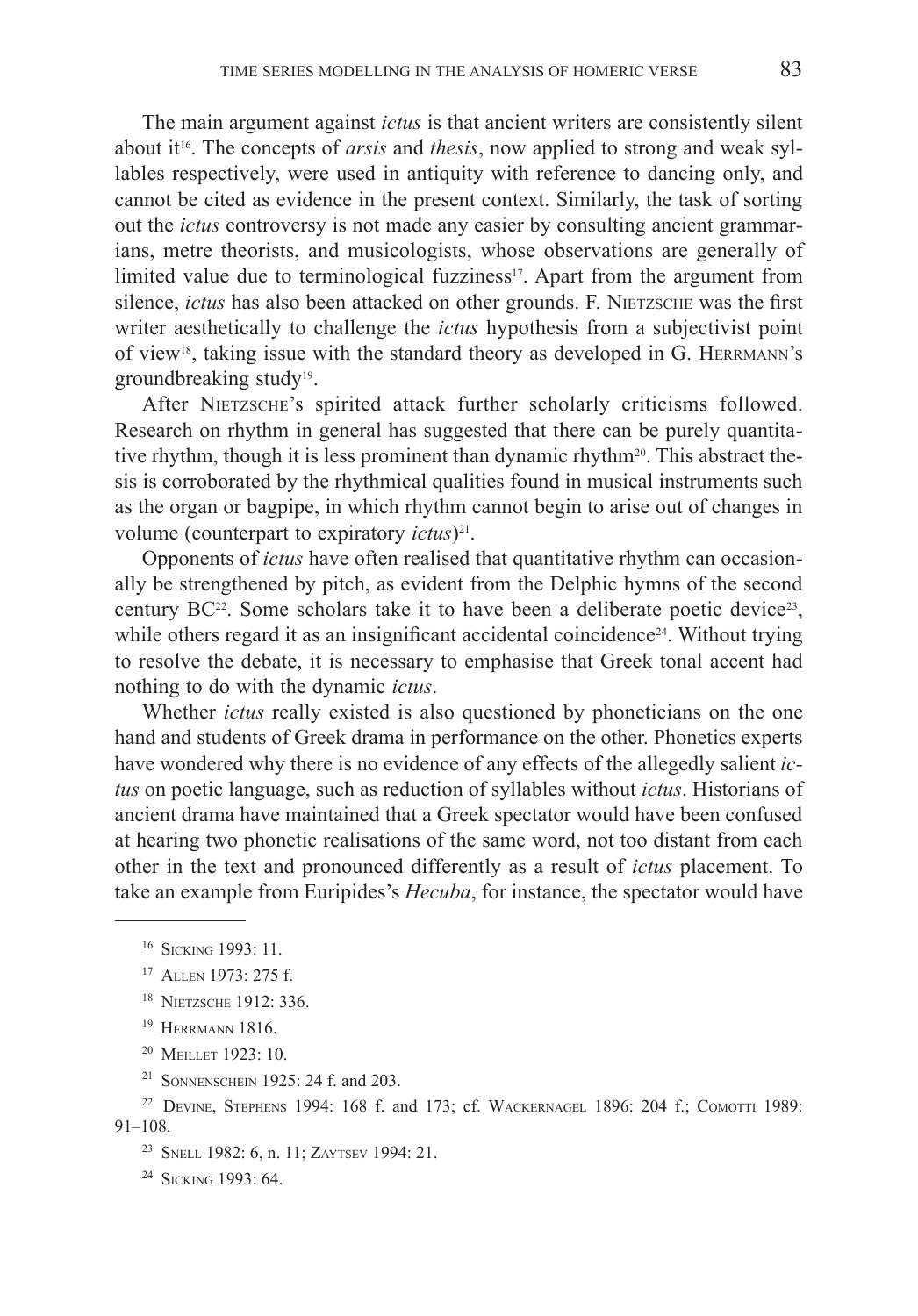heard, within a space of only two lines, the same form ἐνεγκοῦσαι pronounced as [enenkoúsai] and [enénkousaí]25. In sum, the majority opinion is that *ictus* was invented by modern scholars<sup>26</sup> and can be traced to the classroom tradition. In this school of performance, Greek and Latin poems are still recited in such a way that heavy dynamic stress is put emphatically on syllables with *ictus*27*.*

However, there are also convincing claims of a more general scope, frequently made in metre theory and structuralist linguistics, that allow us to argue in favour of a non-quantitative stress. Especially significant in this respect are the findings of J. Kuryłowicz. Drawing on a remarkable variety of material, he has demonstrated that the presence of quantity as a phonemic feature in a given language system is not a sufficient condition for quantitative versification to arise in that language28. Moreover, the intricate ordering of long and short syllables does not itself make for a quantitative metre, as evident from the example of Russian versification<sup>29</sup>. According to KURYŁOWICZ, there are two necessary conditions for a quantitative metre to emerge: the phonemic status of quantity and the possibility of shifting and blurring word boundaries. It is precisely the phonetics of the word boundary, or metrical *sandhi*, that makes the opening of the *Iliad* (Μῆνιν ἄειδε θεὰ Πηληϊάδεω Ἀχιλῆος):

[*Menin aeide thea Peleiadeo Achilleos*]

sound as follows in performance:

[*Menina eidethe ape leia deoachi leos*]

When recited, the line above becomes a unit of an entirely different order, composed not of semantic words but asemantic syllables. Consequently, word pitch does not count as a rhythmic factor: as word boundaries are no longer relevant, word pitch cannot perform a demarcative function. The metric units (feet) formed by *sandhi* are still in need of foregrounding. The culminative function of word pitch in verse must be taken over by a different characteristic of syllabic groups, namely metrical stress, or *ictus*30.

<sup>25</sup> Zaytsev 1994: 32.

<sup>&</sup>lt;sup>26</sup> KORZENIOWSKI 1998: 34-39; LEONHARDT 1989: 14 (n. 12); STROH 1989: 62-89; 1990: 87-113; West 1982: 196.

<sup>&</sup>lt;sup>27</sup> Cf. recordings on the CD attached to: GLAU 1998.

<sup>28</sup> Kuryłowicz 1975: passim.

<sup>29</sup> Zaytsev 1994: 6.

<sup>30</sup> Kuryłowicz 1950: 37; 1972: 3 f.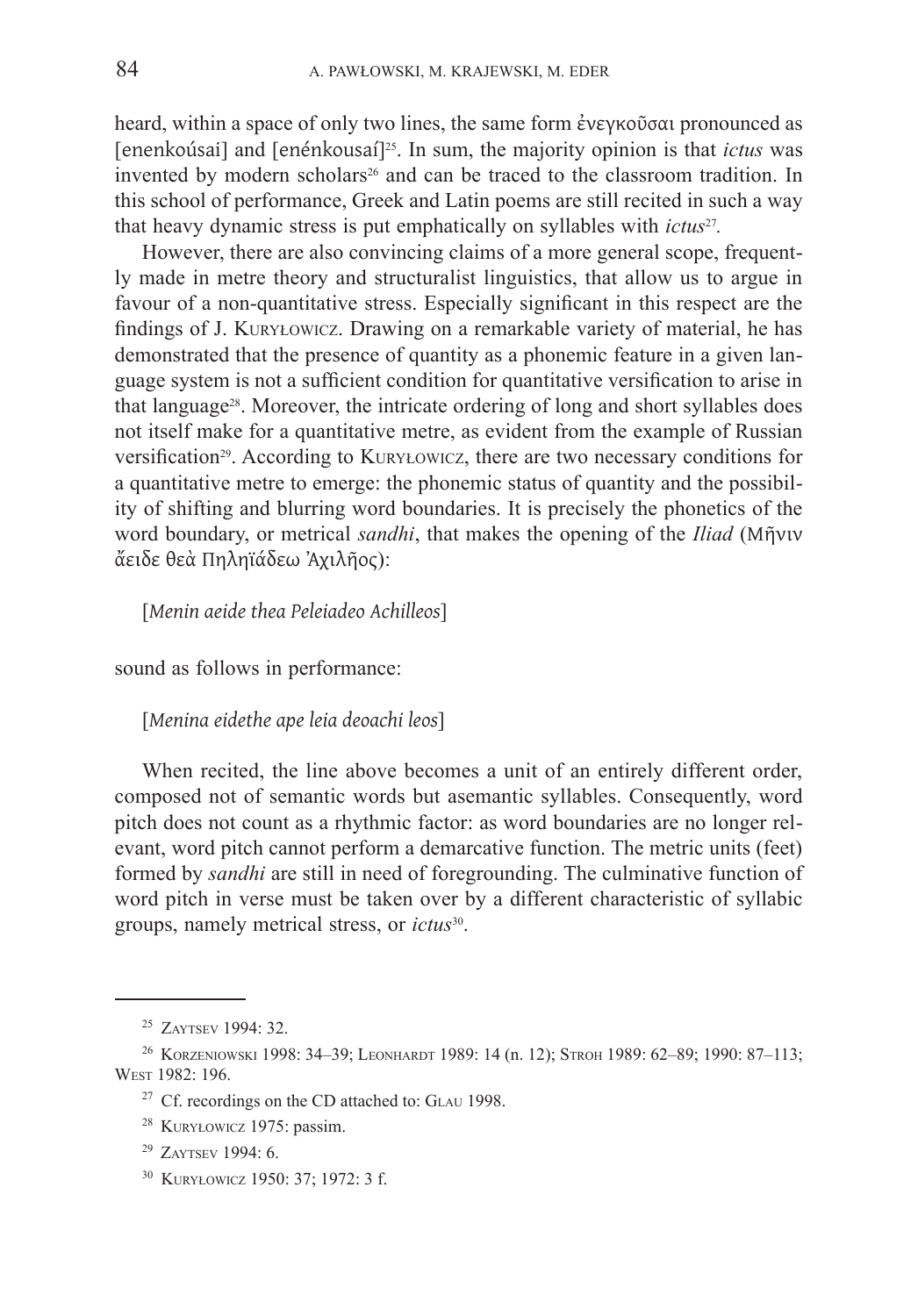Versification is never disengaged from ordinary language. Several features of the Greek language system have their exact counterparts in Greek versification<sup>31</sup>, some of which are instances of prosodic equivalence. The post-accentual tail of a Greek verbal form may consist of a long syllable e.g. [*eli pū*], or two short syllables [*l eipŏmĕn*], or else a long-short syllabic complex [*l eipōmĕn*]. In terms of the stress placement in Greek verbal inflection, it is then possible for equivalence  $\bar{x} = \dot{x} \times \dot{x}$  to obtain in a post-stress position. A syllabic correspondence of the same sort is possible in a post-ictus position in Greek metre as well<sup>32</sup>. This sort of equivalence between accentuated vowels obtains not only in metre but also beyond verse in Greek in general. In this broader context, it is not limited to verbal accentuation, but concerns the familiar phenomenon of two short syllables blending into a single long one, e.g. [*perikallĕŏs*] = [*perikaloūs*]. In versification, this corresponds to response in ictus-positions  $4 = 3^{33}$ .

A number of specific arguments and hypotheses have also been advanced in favour of *ictus*. It was essential, some have claimed, for when a song composed of specific metrical measures was performed during a procession, metrical stress must have coincided with instances of downbeat, or the performer's putting his foot to the ground34. Given the alleged absence of *ictus*, there would be no room for rhythm in a verse line which consisted exclusively of long syllables. A sample line from Homer's *Iliad* XXIII 221: ψυχὴν κικλήσκων Πατροκλῆος δειλοῖο can be represented as follows: [------------ ]. It should be clear that, as it is, there can be no rhythmical effect in this verse. It is only by placing *ictus* on the first syllables of the particular feet that the line becomes properly rhythmical:  $\left[$   $\angle$  *-*  $\angle$  *-*  $\angle$  *-*  $\angle$  *-*  $\angle$  *-*  $\angle$  *-*  $\angle$  - $\angle$  - $\angle$  - $\angle$  - $\angle$ 

Another argument in favour of *ictus*, though an indirect one, has been supplied by R. SCHMIEL<sup>35</sup> who developed the seminal concept of correspondence of *ictus* and word stress in Vergil's *Aeneid* proposed by W.F. JACKSON KNIGHT<sup>36</sup>. Having examined a total of twelve books from the *Iliad*, SCHMIEL found a significant nearly thirty-percent "coincidence between the six regularly-recurring heavy syllables and acute and circumflex accents", which occurred much more frequently in dialogues than in narrative sections<sup>37</sup>. This deliberate patterning would not be noticeable if *ictus* were merely a scholarly fiction. SCHMIEL's findings allowed him to assert boldly that "we must give up our neat, water-tight

- <sup>36</sup> Jackson Knight 1939: 12–14.
- <sup>37</sup> SCHMIEL 1981: 5.

<sup>31</sup> Cf. Devine, Stephens 1994: 102–117.

<sup>32</sup> Kuryłowicz 1961: 88 f.

<sup>33</sup> Ibidem, p. 88; cf. Kuryłowicz 1976: 65 f.

<sup>34</sup> Zaytsev 1994: 34 f.

<sup>&</sup>lt;sup>35</sup> SCHMIEL 1981.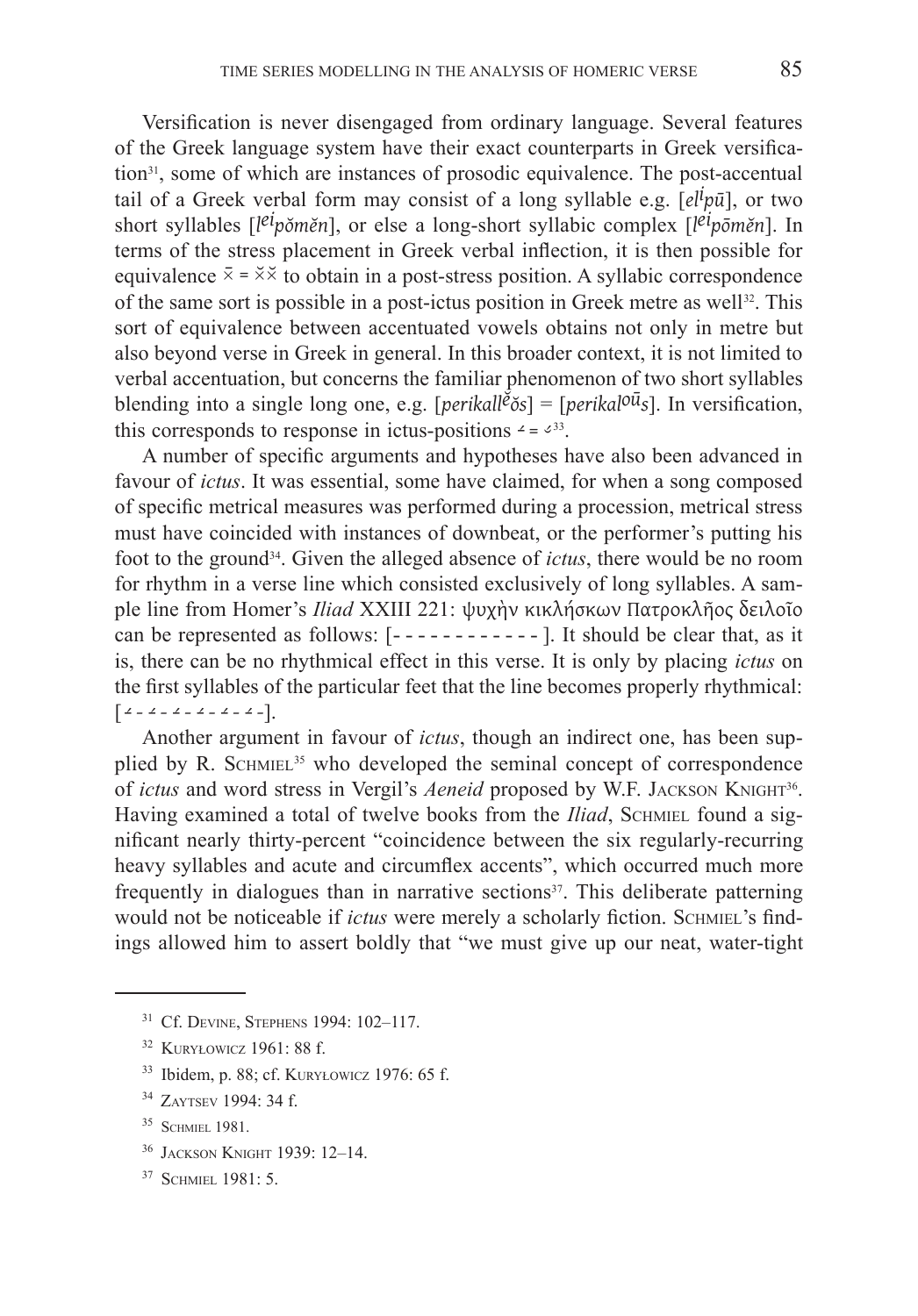categories of stress, quantity, dynamic and pitch-accent, and we may conclude that in both Greek and Latin poetry, as in the poetry of other languages, the linguistic phenomena stress, quantity, and accent are correlated"38.

Neither the theoretical observations about the nature of rhythm as such, nor the specific comments on Greek epic poetry – contrary to the contemporary view of *ictus* as a modern invention (*ictus fictus*) – have helped us reach a convincing solution to the problem.

#### **HYPOTHESIS**

In view of all the facts discussed thus far, it was hypothesised that the rhythm of the orally transmitted Homeric epics may have been generated by the nonrandom ordering of long and short syllables and/or dynamic metrical stress. The authors are aware of different nature of both prosodic features. However, as they may coexist and overlap in a metrically organised text, they can undergo contrastive analysis. We also assumed that it was possible to code any poetic text as two different time series: one generated with respect to quantity, the other with respect to *ictus*. If the stress-based series turns out to be more rhythmical than the quantity-based one, and the sequence of long and short syllables proves only weakly rhythmical, we will then have an important empirical argument in favour of the existence of dynamic metric stress in Greek epic poetry as recited in performance.

#### DATA AND QUANTIFICATION

To verify the hypothesis, we chose one of the Homeric poems, the *Iliad*. It represents the classical measure of Greek epic poetry as well as the most popular and best preserved form of Greek versification in general: dactylic hexameter. It may be the case that some inherent features of hexameter naturally facilitate memorisation, thus making it an extremely popular choice as an epic meter.

In its classical form, hexameter is a sequence of six dactylic feet, the last of which is catalectic (incomplete). The last syllable in each verse can be either long or short  $[2\sqrt{2}\sqrt{2}\sqrt{2}\sqrt{2}\sqrt{2}]$ . Writers usually replace some (or all) dactyls  $[2 \times 7]$  with spondees  $[2 \cdot]$ . Thus, theoretically there are thirty-two possible realisations of the hexametric line. In practice, however, some of them are very rare (e.g. a spondee as the fifth foot). Consequently, the rhythmical structure of epic verse is to some extent irregular: neither fully deterministic, nor completely devoid of any formal determinants of rhythm.

 $38$  Ibidem, p. 25. Similar statements with reference to Greek dance in performance – cf. DAVID 2006: 66 f.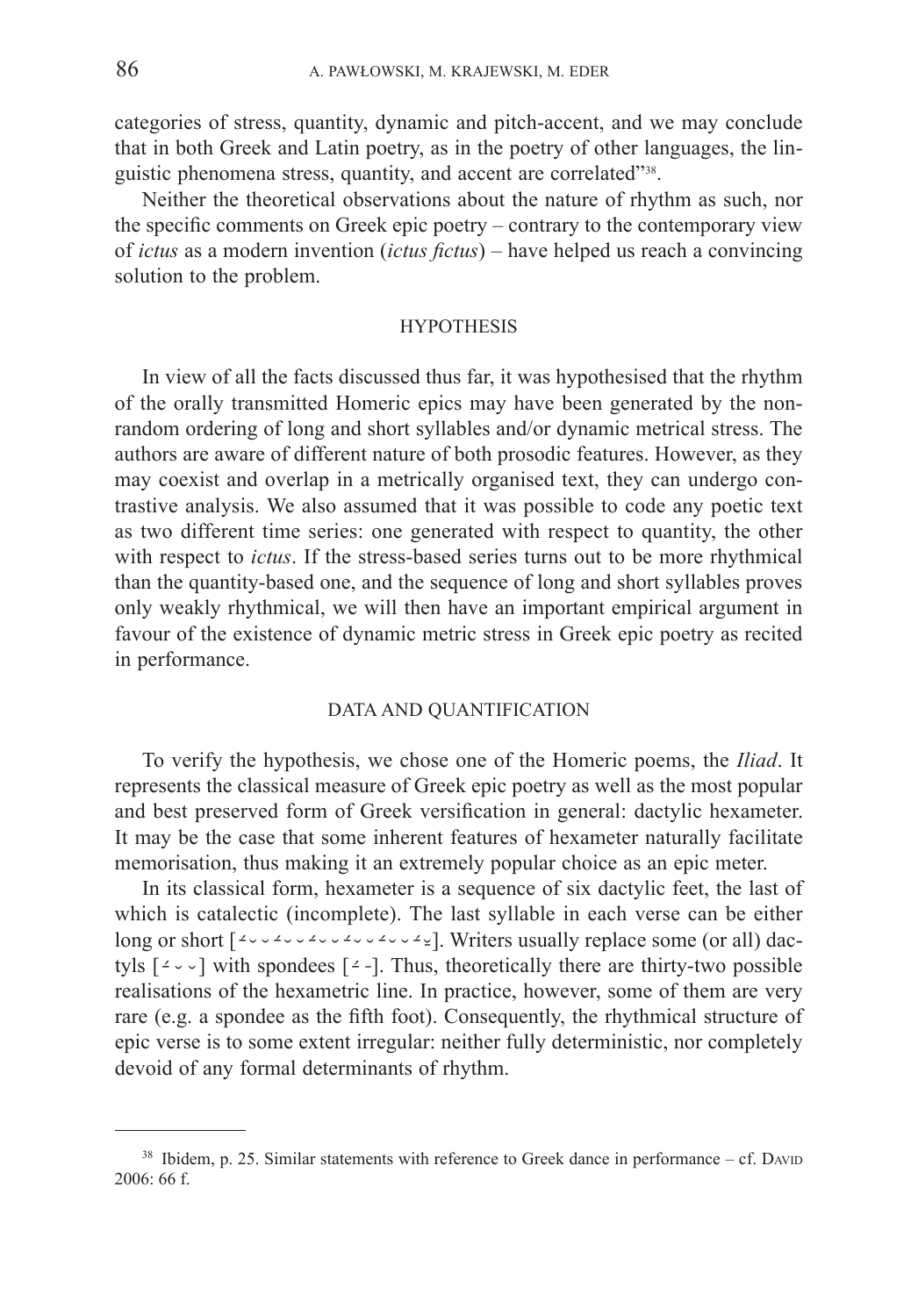We coded 96 samples from the *Iliad* (four randomly chosen ten-verse excerpts per book)<sup>39</sup>. The average length of a sample was 167 syllables. The quantification procedure was as follows. For each sample we generated a time series based on quantity, assigning [1] to long syllables and [0] to short ones, e.g. a dactyl was coded as [1,0,0] and a spondee [1,1]. A parallel time series was generated for each sample based on metrical stress, where syllables with *ictus* were represented by  $[1]$  and those without ictus by  $[0]$ . Now a dactyl was still  $[1,0,0]$ , but a spondee changed to [1,0]. Irrespective of its phonetic quality, the last syllable in a line was regarded and coded appropriately as long and unstressed<sup>40</sup>.

A sample verse from the *Iliad* mentioned in the previous sections would be coded as follows:

[*oūˊlŏmĕnḗn hē mūˊrĭ Ăchaī ˊ oīs āˊ lgĕ ĕthḗkĕ*] {100111001110011} for quantity and {100101001010010} for metrical stress.

#### THE METHOD OF MODELLING

The method of modelling applied in this study, widely used within the field of the social sciences, is rather sophisticated and far from being intuitive. However, it provides reliable and credible results. Readers who are less acquainted with mathematics can skip this part and just assume that the coefficient  $V_e$  is a quantitative measure of text rhythmicity, while graphs with ACF and PACF functions display the depth and strength of sequential relations in verse.

To model empirical data, the ARIMA method was used as elaborated by G. Box and G. JENKINS<sup>41</sup>. The method has already been discussed in the literature with a view to possible applications in sociology and psychology<sup>42</sup>. The linguistic

<sup>39</sup> A list of samples analysed: Hom *Il*. I 59–68, 164–173, 310–319, 407–416; II 41–50, 182–191, 592–601, 832–841; III 149–158, 228–237, 315–324, 404–413; IV 159–168, 278–287, 433–442, 465–474; V 150–159, 506–515, 663–672, 875–884; VI 81–90, 185–194, 302–311, 520–529; VII 13–22, 70–79, 254–263, 412–421; VIII 141–150, 198–207, 284–293, 448–457; IX 61–70, 182–191, 405–414, 492–501; X 113–122, 206–215, 429–438, 519–528; XI 87–96, 241–250, 398–407, 677–686; XII 117–126, 171–180, 227–236, 351–360; XIII 32–41, 195–204, 405–414, 722–731; XIV 187–196, 421–430, 459–468, 507–516; XV 263–272, 441–450, 656–665, 708–717; XVI 363–372, 527–536, 761–772, 841–850; XVII 53–62, 134–143, 492–501, 698–707; XVIII 190–199, 333–342, 409–418, 601–610; XIX 7–16, 338–347, 393–402, 411–420; XX 80–89, 157–166, 391–400, 454–463; XXI 142–151, 320–329, 386–395, 533–542; XXII 14–23, 80–89, 196–205, 273–282; XXIII 369–378, 442–451, 611–620, 789–798; XXIV 41–50, 345–354, 509–518, 574–583.

<sup>40</sup> Cf. West 1982: 4 f.

<sup>41</sup> Box, Jenkins 1976.

<sup>42</sup> Brockwell, Davies 1991; 1996; Chaghaghi 1985; Coutrot, Droesbeke 1984: 67–76; Glass, Wilson, Gottman 1975; Gottman 1981; McCleary, Hay 1980; Montgomery, Johnson 1976: 188–240; Nurius 1983; Pawłowski 1998; Stier 1989; Whiteley 1980.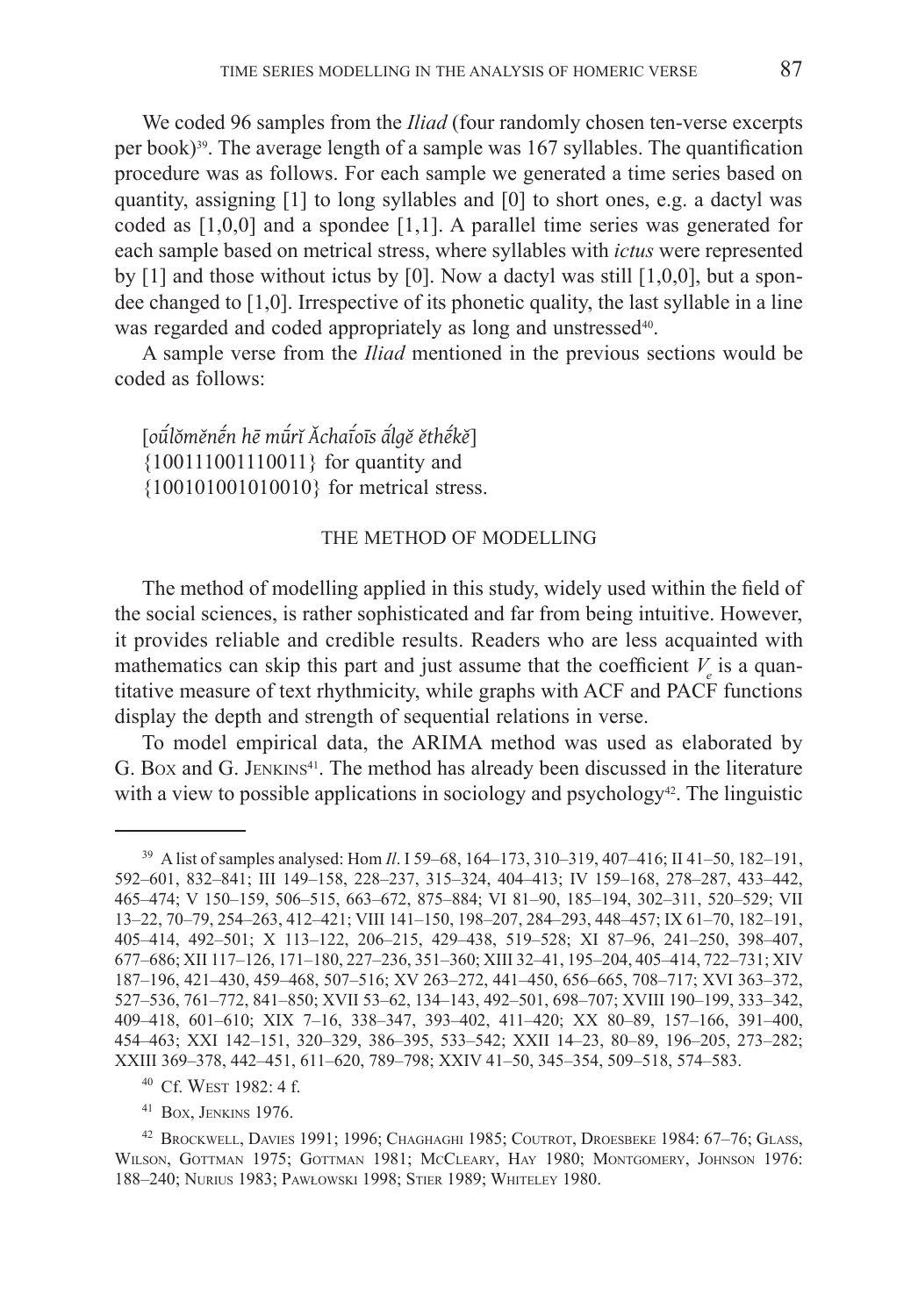implementations of the ARIMA method have been discussed by A. PAWŁOWSKI $43$ . A brief introduction to the formal basics of the method will be given here insofar as it is necessary to follow the inference presented below.

A time series  $\{x_1, x_2, \ldots, x_n\}$  is defined as a series of realisations of a random variable. The independent variable *t* , which traditionally stands for *real time*, is replaced in textual research by *syntagmatic time*, which corresponds to the sequential order of linguistic units<sup>44</sup>. The notion of an instant on the axis of real time thus finds its counterpart in the notion of a position in the linear arrangement of text. The interval between two realisations of a series at  $t_i$  and  $t_j$  is referred to as the *lag* and marked as  $k = t_j - t_i$ .

An important feature of time series generated from texts is their *stationarity*. A stationary series is stable in showing no tendency and having fixed positional parameters (e.g. statistical moments), regardless of which sections of the series have been taken into account<sup>45</sup>. Since linguistic units such as word length are quantitatively stable, time series obtained by means of text quantification may *a priori* be regarded as *stationary*.

The basic parameters of stationary time series include:

– the *arithmetic mean*  $(\mu_x)$ , which is estimated by means of:

$$
m_x = \frac{1}{N} \sum_{t=1}^{N} x_t
$$
 (1)

where:

*N* – the length of the series;

 $x<sub>t</sub>$  – the value of the series at instant or position *t*;

– the *variance*  $(\sigma_x^2)$  of time series, which, granted that notation remains consistent throughout, is estimated by means of:

$$
s_x^2 = \frac{1}{N} \sum_{t=1}^{N} (x_t - m_x)^2
$$
 (2)

– the *autocovariance* of time series at lag  $k(\gamma_k)$ , which is estimated as follows:

$$
c_k = \frac{1}{N-k} \sum_{t=1}^{N-k} (x_t - m_x)(x_{t+k} - m_x)
$$
 (3)

<sup>45</sup> Priestley 1981: 112.

<sup>43</sup> Pawłowski 2001; 2005.

<sup>44</sup> Pawłowski 1998: 4.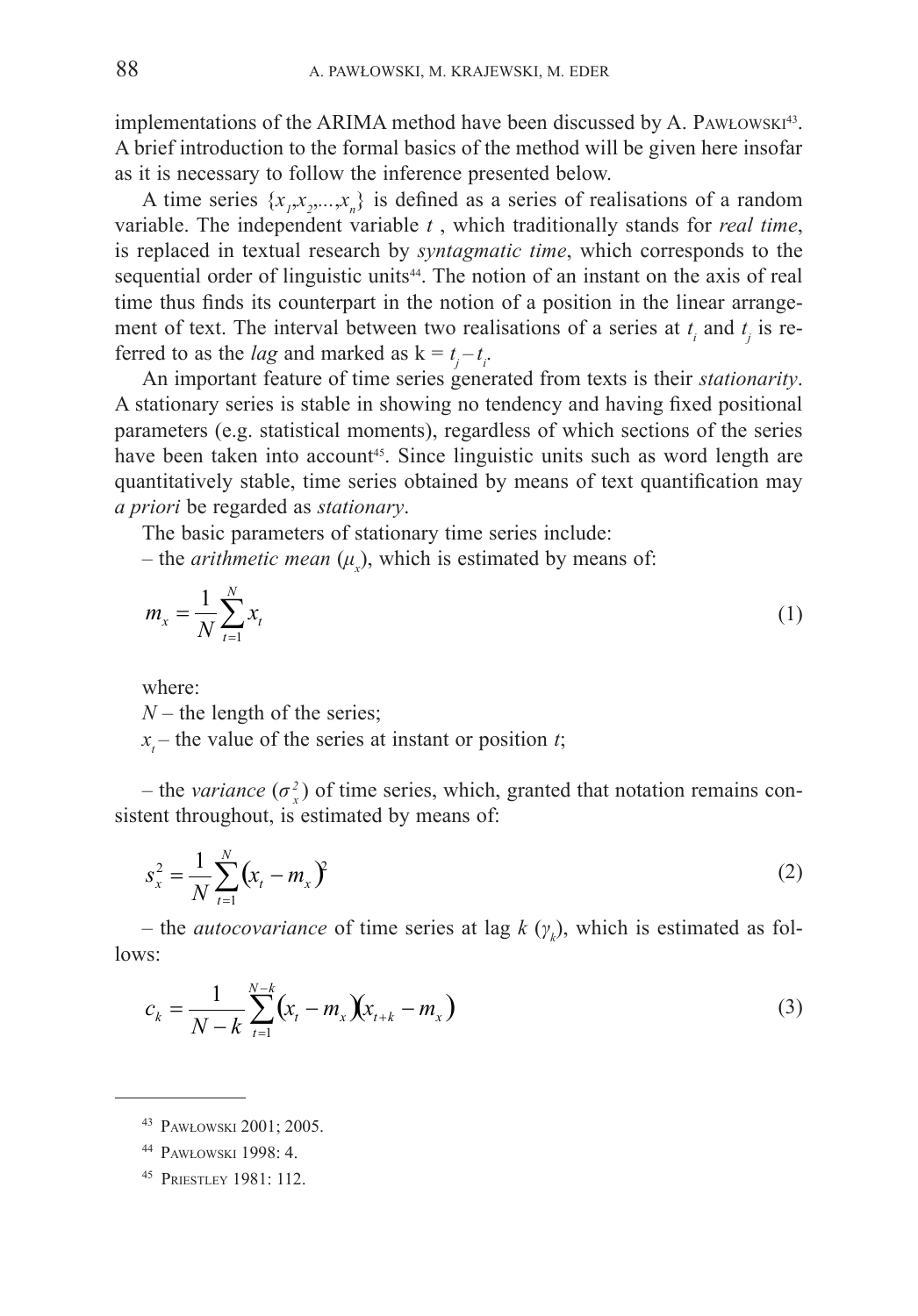– the *autocorrelation* of time series at lag  $k(\rho_k)$ , which is estimated by means of the function:

$$
r_k = \frac{c_k}{c_0} = \frac{c_k}{s_x^2} \tag{4}
$$

The basic time series models are presented below, each of them being a special instance of the *general linear* model. These models are called linear, because each value in the series  $(x<sub>i</sub>)$  is a linear combination either of series values or of realisations of a random process at the preceding positions. A special type of time series is a purely random process.

A *random series*  $\{e_1, e_2, e_3, \ldots\}$  is defined as the series of statistically independent realisations of a random variable. By way of an analogy with the light spectrum, the series of  $e_i$ -values with normal distribution  $N(0,1)$  is referred to as *white noise*.

An *autoregressive series* of the *p*-th order, marked as AR(*p*), is defined as the series of  $x<sub>t</sub>$ -values that are describable in terms of the model given below:

$$
x_{t} = a_{1}x_{t-1} + a_{2}x_{t-2} + \dots + a_{p}x_{t-p} + e_{t}
$$
\n<sup>(5)</sup>

where:

 $a_i$  – coefficients of the model;

 $e_i$  – random values with normal distribution  $N(0,1)$ .

In linguistic terms, the order of a series corresponds to contextual depth or *text memory*. For any given syllable, the order of the series specifies how many preceding syllables have to be considered in predicting its phonetic (phonological) quality.

A *moving-average series* of the *q*-th order, marked as MA(*q*), is defined as the series of  $x<sub>t</sub>$ -values that are describable in terms of the model given below:

$$
x_{i} = e_{i} - b_{i} e_{i-1} - b_{i} e_{i-2} - \dots - b_{q} e_{i-q}
$$
 (6)

where:

 $b_i$  – coefficients of the model;

 $e_i$  – random values with normal distribution *N*(0,1).

The MA(*q*) model is harder to interpret linguistically than the AR(*p*) one. The preceding realisations of the series are not directly salient in the model, however, and more interestingly, equation 6 is a linear filter that transforms random  $e_i$ values into an ordered and partially deterministic series  $\{x_1, x_2, \ldots, x_n\}$ . To be sure, there is some link between the series values and the preceding context, as the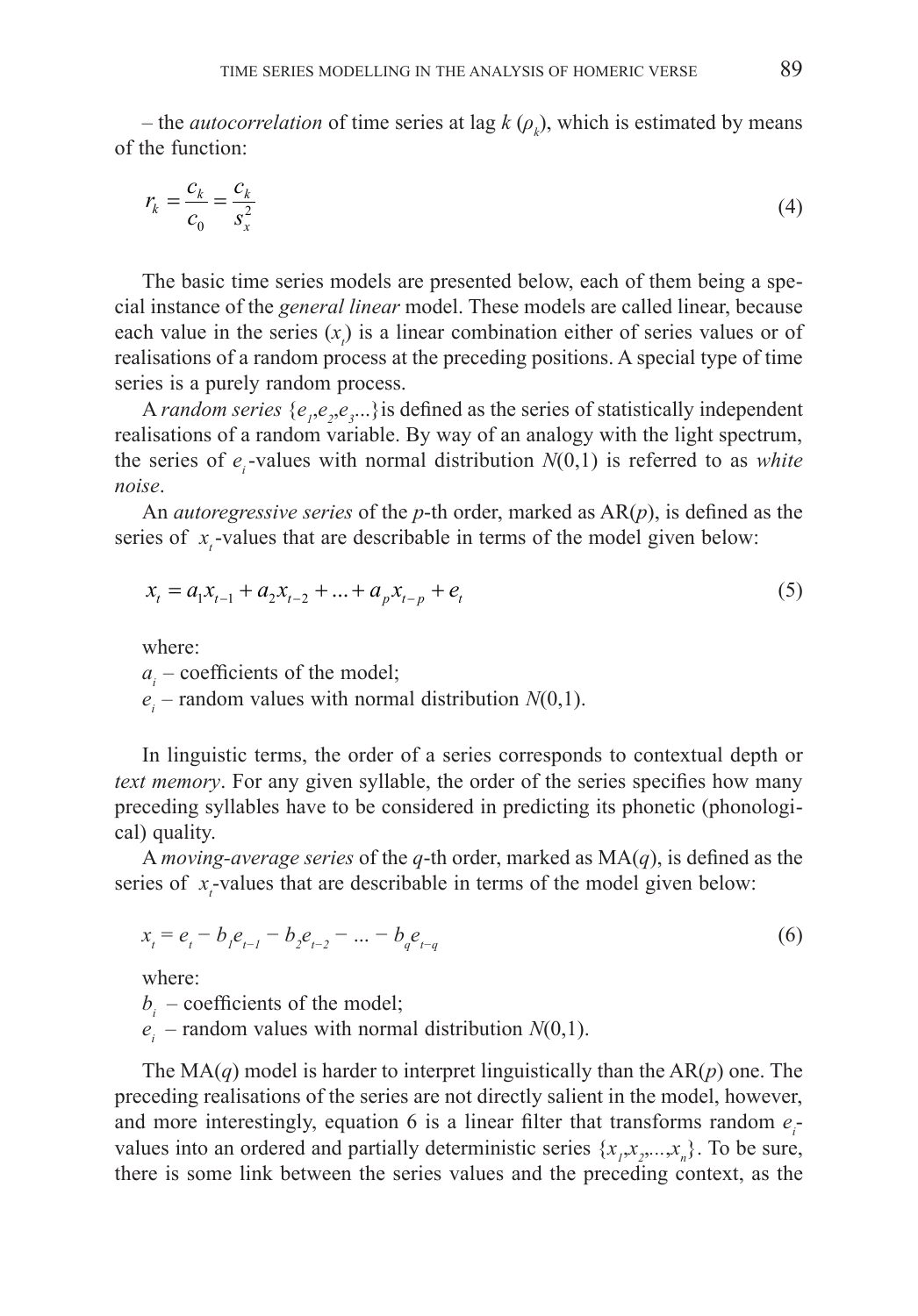same combination of model coefficients  $b_i$  recurs for every  $x_i$ . Mathematically, realisations of the moving-average series are related to the history of the series because the AR and MA models are *invertible*. By virtue of invertibility, for every  $AR(p)$  process there is a corresponding  $MA(\infty)$  process, and for every  $MA(q)$  process there is a corresponding  $AR(\infty)$  process.

A *seasonal series* is defined as the series in which realisations show periodic regularity at fixed intervals *s*. Seasonal models are used in econometrics, where several market phenomena, such as prices, reveal regularity within monthly or annual cycles. Such models have proved to be an effective instrument in analysing textual data. They permit us empirically to examine versification, which consists in the repetition of chunks of text that are rhythmically and/or metrically equivalent.

A series is called seasonal of the type SARMA(*P*,*Q*)*<sup>s</sup>* if it is describable in terms of the model given below:

$$
x_{t} = a_{s}x_{t-s} + a_{2s}x_{t-2s} + \dots + a_{ps}x_{t-ps} - b_{s}e_{t-s} - b_{2s}e_{t-2s} - \dots - b_{0s}e_{t-0s} + e_{t}
$$
 (7)

where:

 $a_i$  – coefficients of AR;  $b_i$  – coefficients of MA; *s* – seasonal lag;  $e_i$  – random values with normal distribution *N*(0,1).

The notation might be simplified by means of operators. Thus, a back-shift operator of the *s*-th order is defined as follows:

$$
B_{s}x_{t} = x_{t-s} \tag{8}
$$

In this notation, the general model of the seasonal stationary process  $SARMA(P,Q)$ <sub>s</sub> can be represented as follows:

$$
x_{1}(1-a_{s}B^{s}-a_{2s}B^{2s}-...-a_{ps}B^{ps})=e_{1}(1-b_{s}B^{s}-b_{2s}B^{2s}-...-b_{QS}B^{QS})
$$
(9)

Up until now, quantitative research on versification has usually discovered combinations of simple and seasonal processes, the seasonal interval *s* being equal to the length of a verse or a sequence of verses<sup>46</sup>. In general, models of such processes are represented as  $SARMA(p,q)(P,Q)$ <sub>s</sub>, where *p* and *q* stand for the respective orders of the normal components of autoregression and the moving

<sup>46</sup> Pawłowski 2001.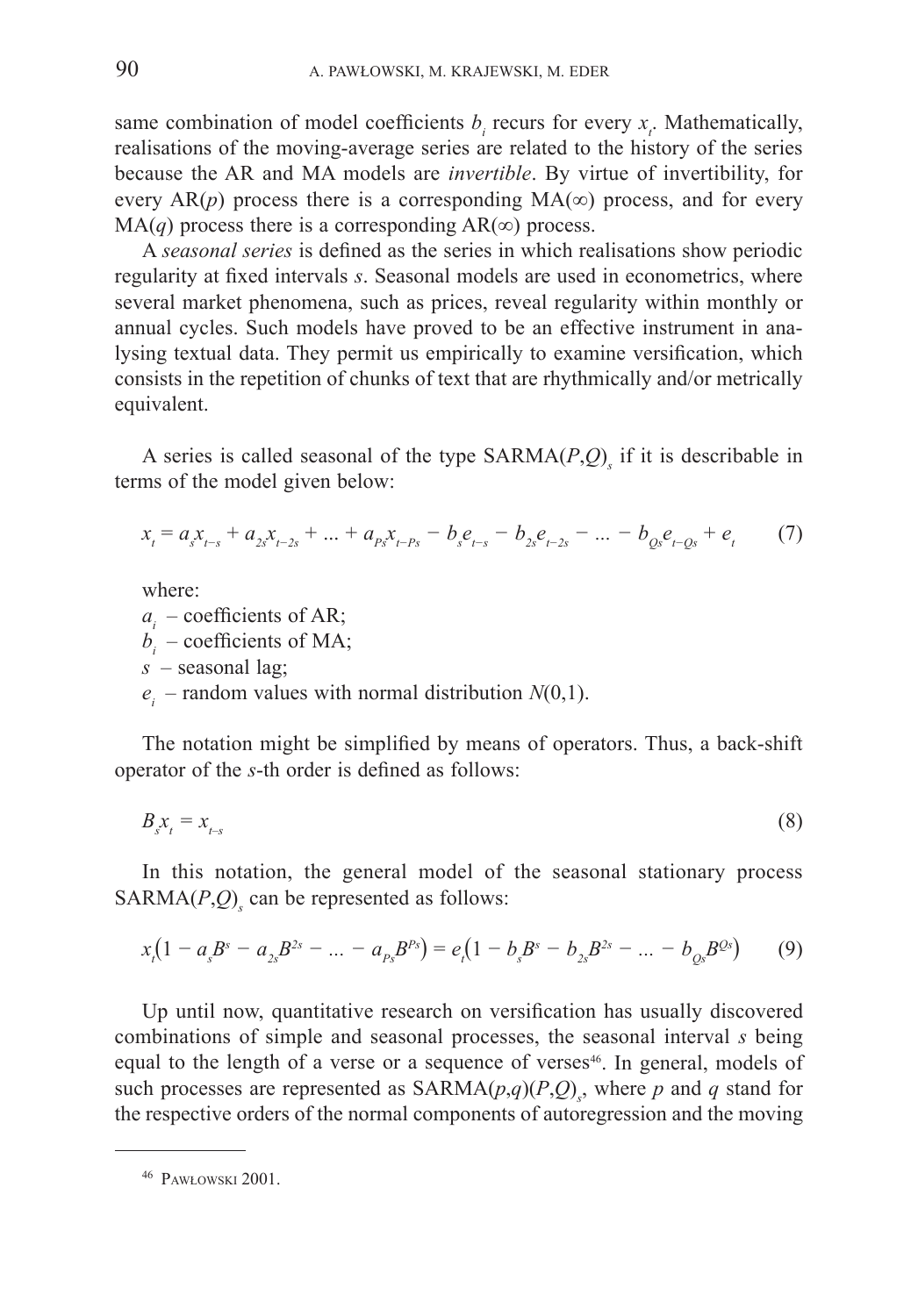average, while *P* and *Q* signify the respective orders of the seasonal components. According to this convention, a typical model containing a seasonal component, such as SARMA(1,0)(0,1)<sub>*s*</sub>, would be represented as:

$$
(1 - a1B)(1 - asBs)xt = et
$$
 (10)

The most effective model is selected on the basis of the shape of the functions of autocorrelation (ACF) and partial autocorrelation (PACF). In statistics, PACF is used for the study of systems with multiple random variables when the object of inquiry is the direct correlation between two selected variables independently of interference from other variables. An advantageous characteristic of PACF is that it truncates at lag  $p+1$  for an AR( $p$ ) series, and dies out as an exponential function or dying-out sinusoid for an  $MA(q)$  series. Given the directly opposite behaviour of ACF, the method for identifying a series can be described by means of a simple diagram<sup>47</sup>:

|           | ACF                      | <b>PACF</b>              |
|-----------|--------------------------|--------------------------|
| AR(p)     | dies out                 | truncates at lag $p + 1$ |
| MA(q)     | truncates at lag $q + 1$ | dies out                 |
| ARMA(p,q) | dies out                 | dies out                 |

Table 1. Identification of simple linear models

In the last stage of the research procedure, the goal is to estimate the goodness of fit of the model. The decisive variable here is the percentage of the original variance explained by the model. In order to calculate it, a residual series is generated that consists of the respective differences between the values observed and those predicted by the model. The variance of the residual series is then compared with that of the series under analysis. It is to be expected that an effective model will yield a residual series with very little variance. If the original variance is symbolised as  $s^2_{obs}$  and the variance of the residual series as  $s^2_{res}$ , the goodness of fit of the model  $(V_e)$  can be expressed as:

$$
V_e = 100\% \left( 1 - \frac{s_{res}^2}{s_{obs}^2} \right)
$$
 (11)

It is assumed that the better the goodness of fit, the higher the value of *V<sup>e</sup>* .  $V_e$  also provides insight into an important quality of a text: as rhythmic series

<sup>47</sup> Cryer 1986: 106.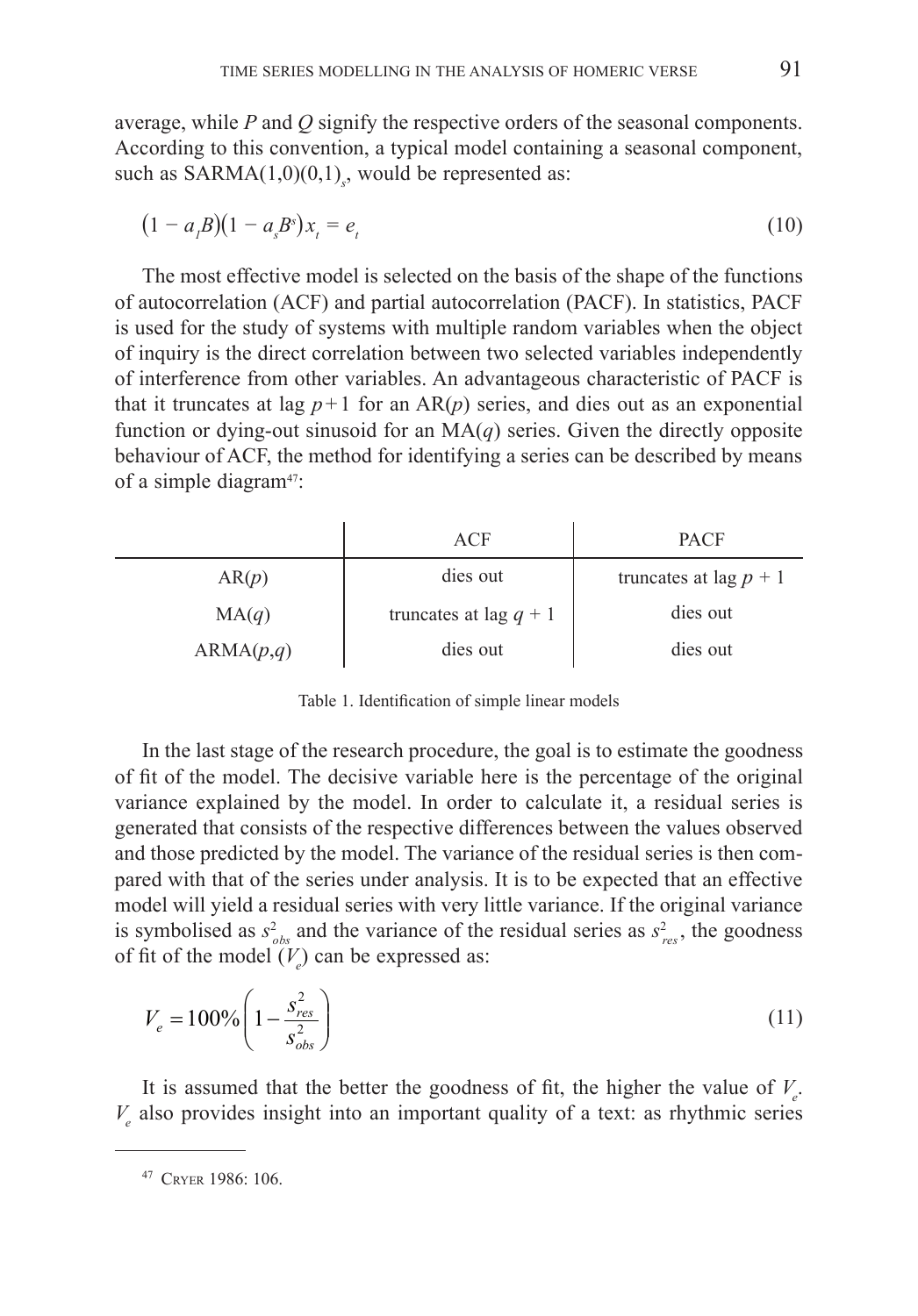are easier to model than non-rhythmic ones, the higher the value of  $V_e$ , the more likely a text is to be rhythmical. By virtue of the same fact, the higher the percentage of the original variance explained by the model, the more regular or rhythmical the series under analysis. Consequently,  $V_e$  is a linguistically relevant *comprehensive measure of the sequential orderedness of a text*. A separate question, and one which, in our view, cannot be answered by scholarship, is whether and, possibly, how to interpret this index of orderedness in aesthetic categories.

#### CASE STUDY

As an example of detailed analysis we chose one of 96 coded samples from the *Iliad* (III 258–267). The section concerns a future duel in which the fate of Troy is to be decided. The sample is composed almost exclusively of dialogue parts, and contains ten verses and 168 syllables. The Greek text is presented below alongside the sequences coded with regard to quantity and stress.

| "Άργος ἐς ἱππόβοτον καὶ Ἀχαιΐδα καλλιγύναικα.      | $\angle\cup\cup\cup\cup\cup\cup\cup\cup\cup\cup\cup\cup\cup\cup\cup\cup\cup\cup$                                                               |
|----------------------------------------------------|------------------------------------------------------------------------------------------------------------------------------------------------|
| "Ως φάτο, ρίγησεν δ' ὁ γέρων, ἐκέλευσε δ' ἑταίρους | $\angle\cup\cup\cup\angle\perp\angle\cup\cup\angle\cup\cup\angle\cup\angle\vee\angle\subseteq$                                                 |
| ἵππους ζευνύμεναι· τοὶ δ' ὀτραλέως ἐπίθοντο.       | $\mathbb{Z} = \mathbb{Z} \cup \cup \mathbb{Z} = \mathbb{Z} \cup \cup \mathbb{Z} \cup \cup \mathbb{Z} \subseteq$                                |
| ἂν δ' ἄρ' ἔβη Πρίαμος, κατὰ δ' ἡνία τεῖνεν ὀπίσσω· | $\mathcal{L} \cup \cup \cup \mathcal{L} \cup \cup \mathcal{L} \cup \cup \mathcal{L} \cup \cup \mathcal{L} \cup \cup \mathcal{L} \subseteq$     |
| πὰρ δέ οἱ Ἀντήνωρ περικαλλέα βήσετο δίφρον·        | $\mathcal{L} \cup \cup \mathcal{L} = \mathcal{L} \cup \cup \mathcal{L} \cup \cup \mathcal{L} \cup \cup \mathcal{L} \subseteq$                  |
| τώ δε διά Σκαιών πεδίονδ' έχον ώκέας ίππους.       | $\mathcal{L} \cup \cup \mathcal{L} = \mathcal{L} \cup \cup \mathcal{L} \cup \cup \mathcal{L} \cup \cup \mathcal{L} \subseteq$                  |
| Άλλ' ὃτε δή ρ' ἵκοντο μετά Τρῶας καὶ Ἀχαιούς,      | $\mathbb{Z} \ \cup \ \cup \ \mathbb{Z} \ \bot \ \mathbb{Z} \ \cup \ \cup \ \mathbb{Z} \ \bot \ \mathbb{Z} \ \cup \ \cup \ \mathbb{Z} \ \unlhd$ |
| έξ ἵππων ἀποβάντες ἐπὶ χθόνα πουλυβότειραν         | $\mathcal{L} \perp \mathcal{L} \cup \cup \mathcal{L} \cup \cup \mathcal{L} \cup \cup \mathcal{L} \cup \cup \mathcal{L} \subseteq$              |
| ές μέσσον Τρώων καί Αχαιών έστιχόωντο.             | $\mathbb{Z} \perp \mathbb{Z} \perp \mathbb{Z} \cup \cup \mathbb{Z} \perp \mathbb{Z} \cup \cup \mathbb{Z} \subseteq$                            |
| όρνυτο δ' αύτίκ' έπειτα άναξ άνδρων Άγαμέμνων,     | $\angle\cup\cup\cup\angle\cup\cup\angle\cup\cup\angle\perp\angle\cup\cup\angle\vee\angle$                                                      |
|                                                    |                                                                                                                                                |

quantity:

{1001001001001001110011100100100111110011100100111001001001001001 110011100100100111001110010010011100111001110011111001001001001111 1110011100111001001001110011}

metrical stress:

{100100100100100101001010010010010101001010010010100100100100100 1010010100100100101001010010010010100101001010010101001001001001 0101010010100101001001001010010}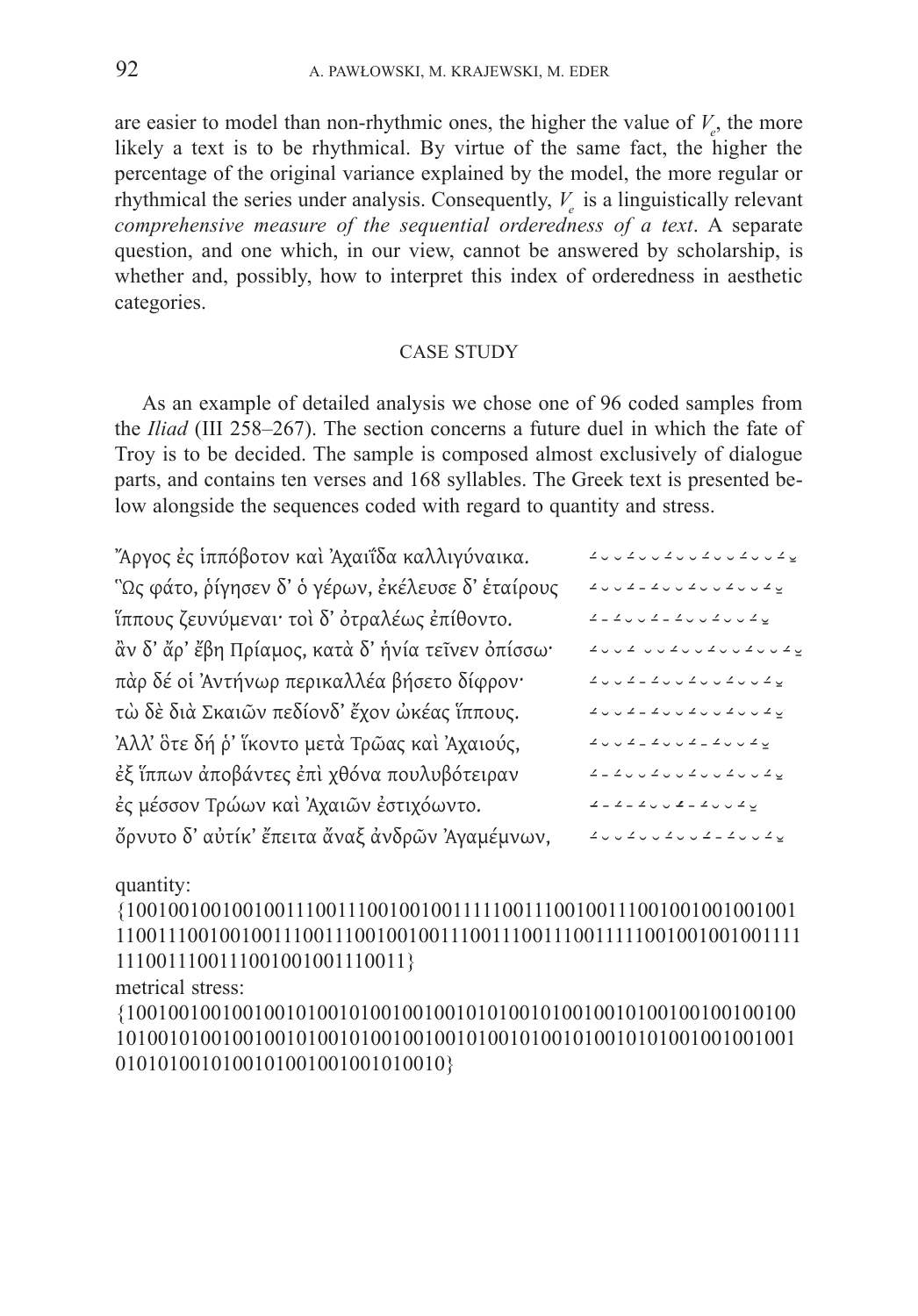The analysis of data starts with presenting the functions of autocorrelation (Fig. 1) and partial autocorrelation (Fig. 2) for the quantity-based series.



On Fig. 1 and 2, as well as on the subsequent ones, ACF and PACF values are represented by vertical bars, while the confidence interval (so called Bartlett band) is marked with horizontal lines. The bars which exceed the confidence interval are significant: they suggest the presence of a deterministic component in data. The higher they are (in absolute value), the more predictable is the time series under analysis.

The shape of both graphs indicates the presence of a deterministic component, but fails unambiguously to suggest any particular type of model. As PACF consists of dying-out sinusoids, and ACF contains significant bars at lags 2 and 16, this is most likely to be some kind of a moving average model, possibly with a seasonal component. The first step in identifying the type of model is to estimate the MA(2) model:

$$
x_t = (1 + 0.34B^1 - 0.63B^2)e_t
$$
\n(12)

where:

 $x<sub>i</sub>$  – series value at moment or position *t*;

- $e_t$  random values with normal distribution  $N(0,1)$ ;
- *B* back-shift operator.

As can be seen from Fig. 3, the residual series created by filtering out the deterministic component from the original data is not a random one, for there are significant correlations at lags 3 and 16. Because MA(2) proved to be unsatisfactory for our purposes, MA(4) was also estimated:

$$
x_t = (1 + 0.65B^1 - 0.83B^2 - 0.11B^3 + 0.44B^4)e_t
$$
\n(13)

The ACF of the residual series contains a significant bar only at lag 16. It follows from this that the seasonal model  $SARMA(p,q)(P,Q)$ <sub>s</sub> can be applied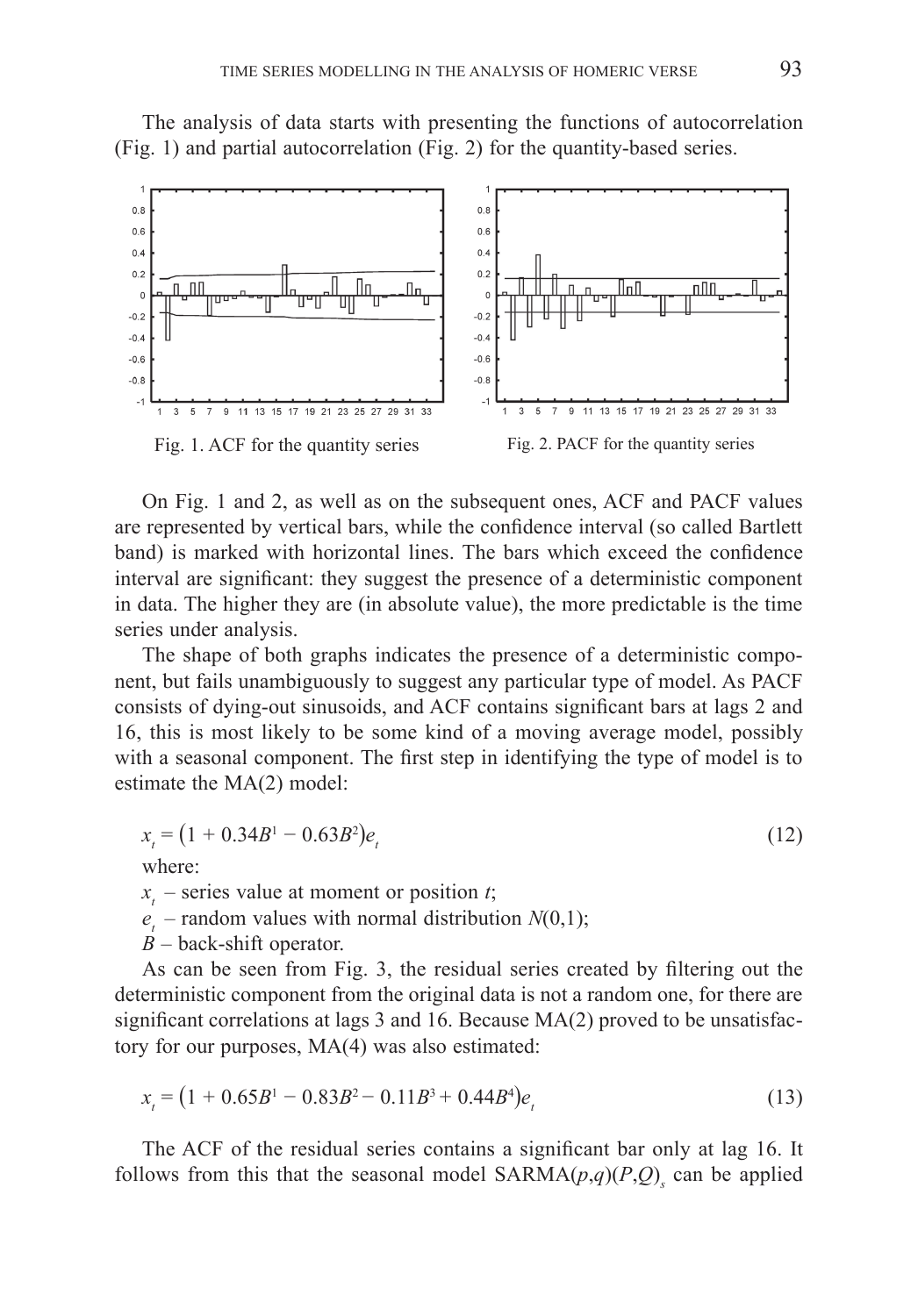at  $s = 16$ . Fig. 4 shows the ACF of the residual series, which was obtained by filtering out the data generated by  $SARMA(0,4)(1,0)_{16}$ :

$$
(1 - 0.32B^{16})x_t = (1 + 0.6B^1 - 0.83B^2 + 0.44B^4)e_t
$$
\n(14)

This series contains no significant values and model 14 can be considered satisfactory.



Table 2 shows the values of  $V_e$  that were calculated for the estimated models (for the original series  $s^2 = 0.251$ ). The quality of the model can be observed to increase in proportion to the number of parameters. It is worth noting, however, that the seasonal component is only responsible for four percent of the total variance of the series. Interestingly, the bar at lag 16, though relatively low here, appeared regularly in most of the samples, both for the quantity- and stress-based series. This will be taken up again when we come to discuss the results.

|              | MA(2) | MA(4) | $ $ SARMA $(0,4)(1,0)_{16}$ |
|--------------|-------|-------|-----------------------------|
| $S_{\alpha}$ | 0.154 | 0.128 | 0.117                       |
|              | 39%   | 49%   | 53%                         |

Table 2. The goodness of fit of the models estimated for quantity series

Exactly the same procedure was followed in estimating the model for the stress-based sequence. This time, however, the author of the *Iliad* proved much more obliging to us, since the shapes of the ACF graph (Fig. 5) and the PACF graph (Fig. 6) clearly suggest a process of the AR(2) type.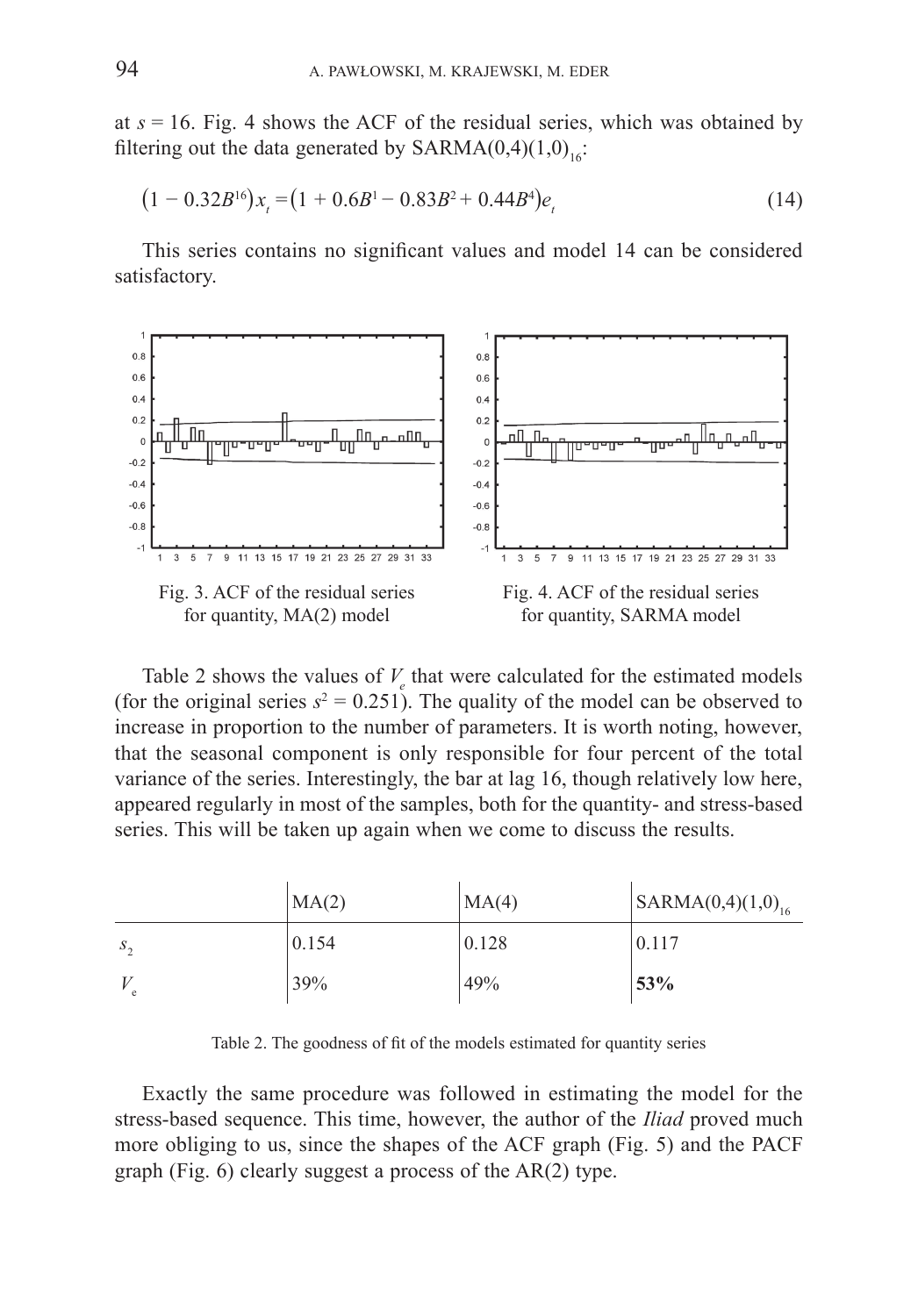

As a consequence, the first model to be estimated was the AR(2) as defined below:

$$
(1 + 0.99B1 + 0.63B2)xt = et
$$
\n(15)

The autocorrelation of the residual series obtained by filtering out the series was found to contain two significant values at lags 5 and 16 (Fig. 7). As the value at lag 5 turned out to be a random one (it failed to pop up regularly in the other samples), an additional SARMA $(2,0)(1,0)$ <sub>16</sub> model was estimated:

$$
(1+0.99B1 + 0.63B2)(1-0.32B16)xi = ei
$$
 (16)

This model proved more effective in filtering out a significant value of ACF at seasonal interval  $s = 16$ . The ACF of the residual series, which was obtained by filtering out the process generated by model 16, displays no significant values apart from the random value at lag 5 (Fig. 8).



Fig. 7. ACF of the residual series for metrical stress, AR(2) model

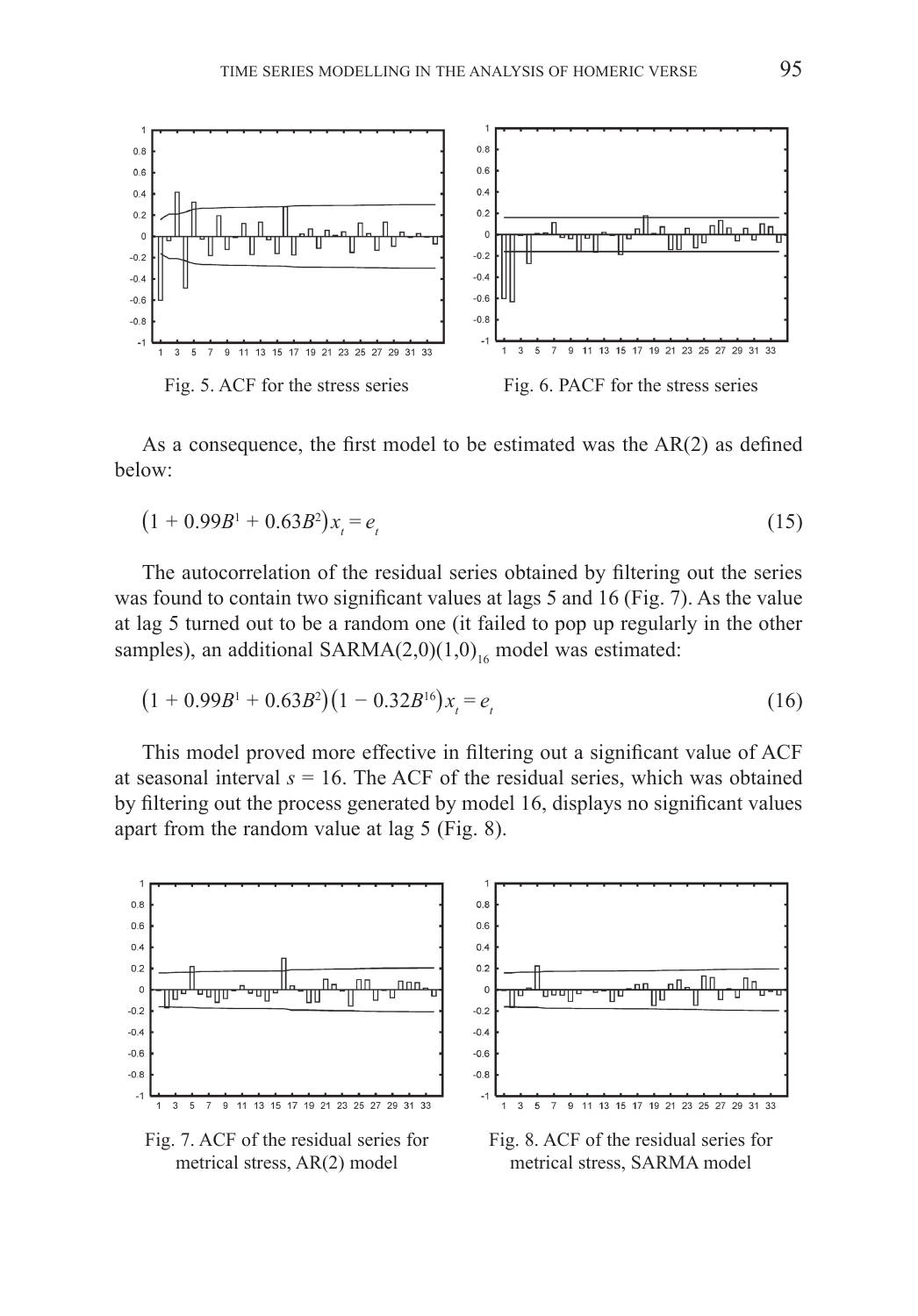The values of  $V_e$  calculated for both models turned out to be very high:  $62\%$ for AR(2) and 65% for SARMA(2,0)(0,1)<sub>16</sub>. The seasonal lag of sixteen syllables succeeds in explaining merely about 3% of the total variance of the series under analysis. As was the case for the quantity-based series, this value recurred regularly in most of the samples and that was the reason why it was taken into account. The values obtained for the sample under analysis are shown in Table 3 (for the observed series  $s^2 = 0.238$ ).

|                            | AR(2) | $SARMA(2,0)(1,0)_{16}$ |
|----------------------------|-------|------------------------|
| $\mathbf{C}^{\mathcal{L}}$ | 0.091 | 0.082                  |
| $\epsilon$                 | 62%   | 65%                    |

Table 3. The goodness of fit of the models estimated for metrical stress series

The results clearly indicate that both the quantity series and the stress series constitute realisation of stochastic processes. In both cases, the models identified prove relatively effective in that they manage to explain a considerable percentage of the original variance. The variance of the stress series is explainable to a  greater extent (65%) than that of the quantity series (53%). Again, in both cases it was the seasonal models that worked better, although the increase in explanatory power is more considerable for the quantity-based series.

#### SUMMARY RESULTS

Analysis of the other samples corroborates the above findings. The average values of *V<sup>e</sup>* are 50% for the quantity-based series and 63% for the *ictus*-based series and do not diverge from those obtained in the case study. For the vast majority of the samples, the seasonal models proved more effective than simple ones, especially in the case of the quantity-based series.

Since  $V_{\rm e}$  can be taken to be a measure of a text's rhythmicity, it is not difficult to arrive at a linguistic interpretation of the results: the stress-based series are more rhythmical than the quantity-based series. This can be taken as an argument in favour of the reality of *ictus* in Greek hexameter.

What is harder to interpret linguistically, however, is the explanatory power of seasonal models for the quantity-based series. Presumably, there is a link between the value of the seasonal component  $(s = 16)$  and the average length of a line in the sample (16 syllables). This might mean that in Greek hexameter, quantity is a  stabilising factor in that it makes equivalent verses roughly equal in length.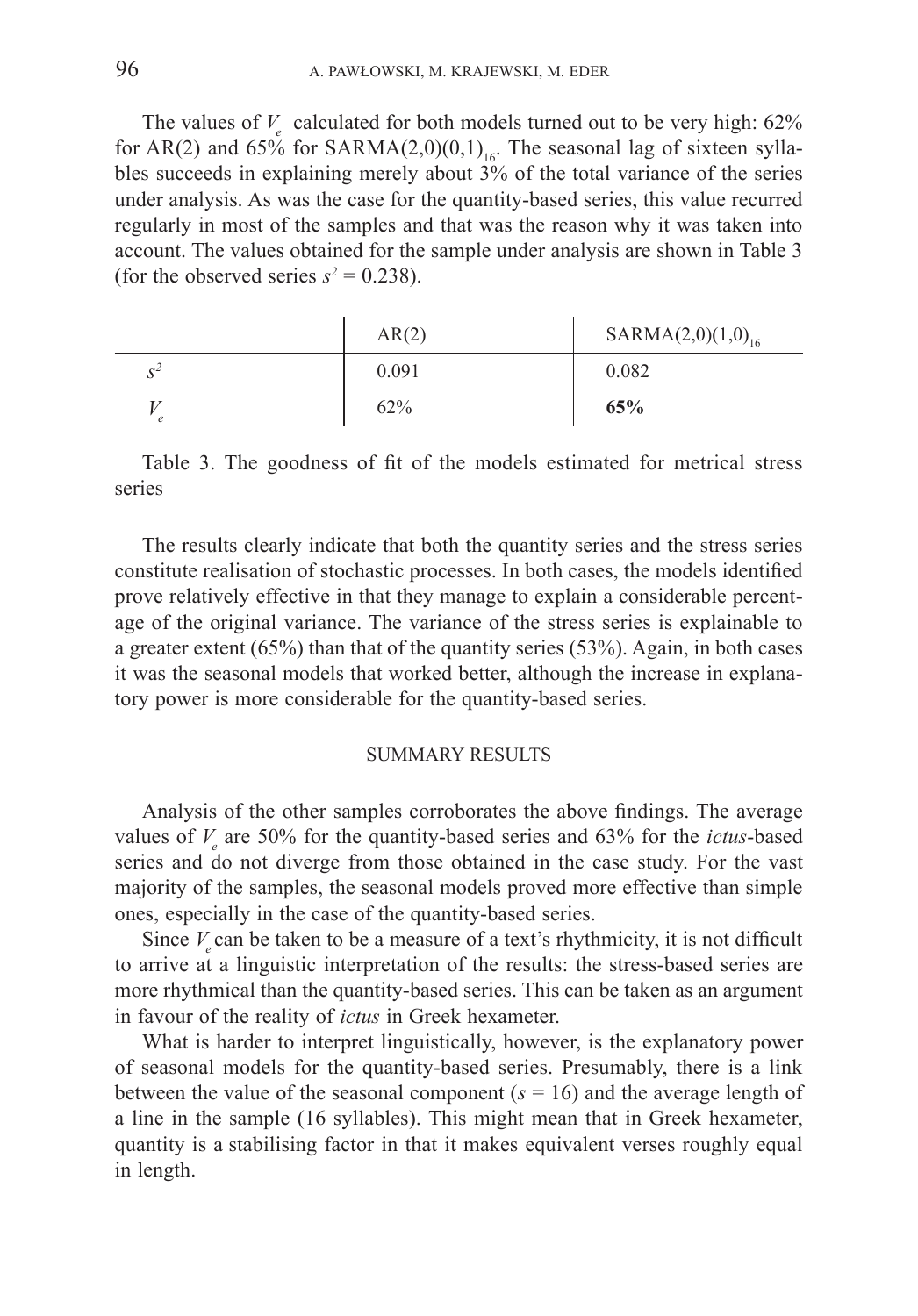## CONCLUSION: GREEK VS. LATIN HEXAMETER

Examination of samples of the *Iliad* corroborated the hypothesis that dynamic metrical stress was probably a real feature of Greek hexameter as well as a major determinant of text rhythm at syllable level. Quantity, on the other hand, has been shown to play an important role in determining text rhythm at verse level. The results suggest that the memorisation and performance of Greek epic poetry were based on these two prosodic features.

Our conclusions will become more convincing if we compare the results with our earlier analysis of Latin hexameter<sup>48</sup>, in which the same method was used to examine samples from Horace, Virgil, and Ovid. The percentage of the original variance explained by the optimal models proved much lower for the Latin samples than for the Greek ones (15% for quantity- and 61% for stress-based series, while in the *Iliad* respectively 50% and 63%).

|                 | quantity | metrical stress |
|-----------------|----------|-----------------|
| Latin hexameter | 15%      | 61%             |
| Greek hexameter | 53%      | 65%             |

Table 4. The average rhythm of Latin and Greek hexameter  $(V_e$  values)

Contrary to the results for the Greek samples, no significant improvement in effectiveness was noted when seasonal models were used to analyse Latin material. This means that the rhythmicity of the Latin samples (with regard to the quantity) was much less noticeable than that of the *Iliad* samples. Such a wide divergence may have at least three explanations. On the one hand, the Latin verse (and the Latin language in general) is very rich in long syllables, as compared with Greek<sup>49</sup>, and this fact may influence rhythmicity of hexameter. On the other hand, the obtained results seem to reflect the fact that the Latin hexameter, and Latin versification in general, was an implantation of Greek verse system: being quite natural within the cultural and linguistic context of Greek, the prosody of hexameter would lose much of its inherent rhythmical properties in Latin. Last but not least, the divergence may also provide a clue that rhythmicity of Greek hexameter appeared in a natural way as an aid to memorisation of oral texts, but it played a lesser role in Latin epic poems, which belonged initially to the written register. To test this conjecture, further research is needed in two areas: the

<sup>48</sup> Pawłowski, Eder 2001.

<sup>49</sup> Raven 1998: 31.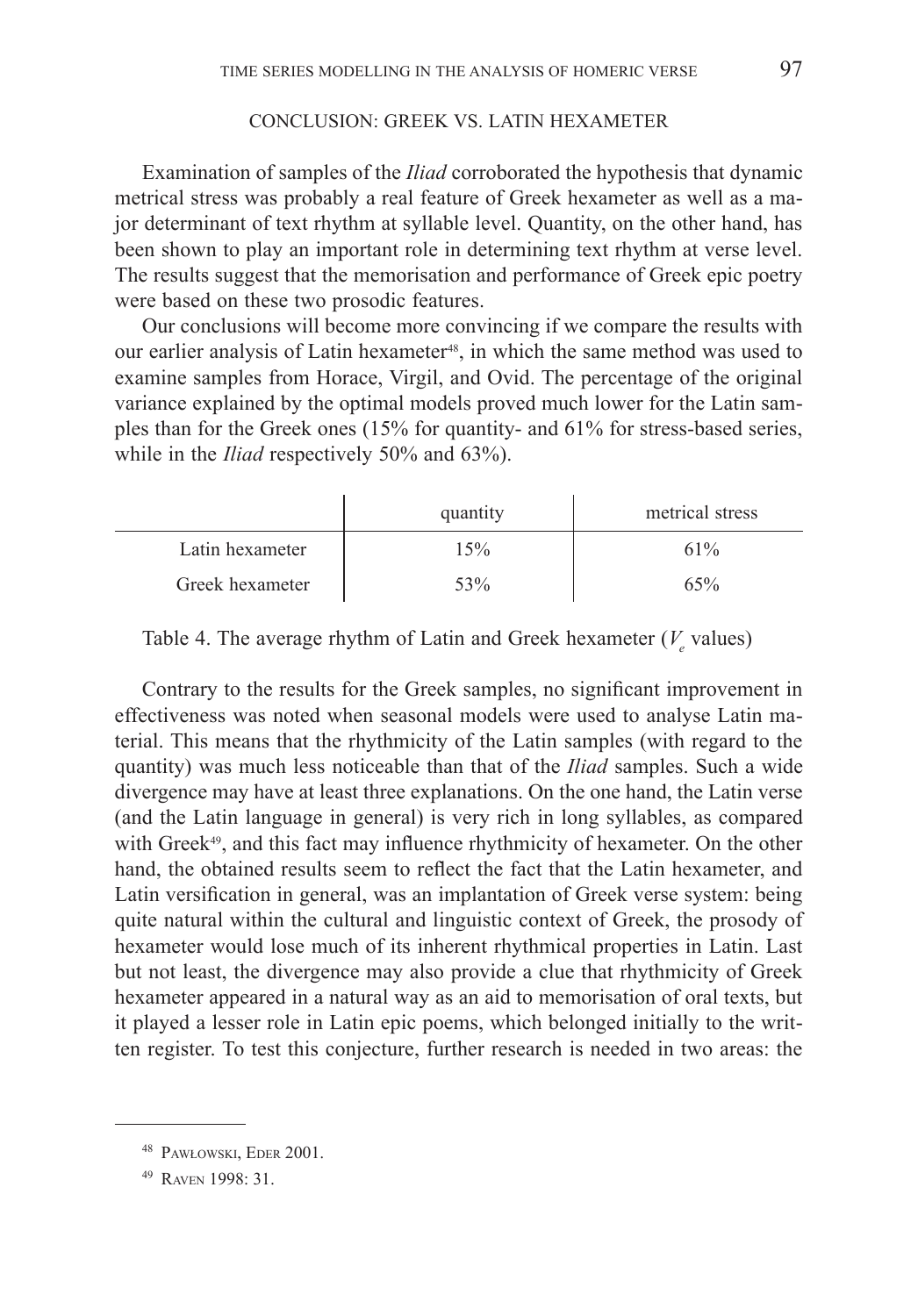comparative study of oral texts in Greek and Latin, and the contrastive analysis of Greek oral and written texts.

> *University of Wrocław (Adam Pawłowski) Wrocław (Marek Krajewski) Pedagogical Universiy of Cracow (Maciej Eder)*

#### **REFERENCES**

- Allen 1973: W.S. Allen, *Accent and Rhythm: Prosodic Features of Latin and Greek: A Study in Theory and Reconstruction*, Cambridge 1973 (Cambridge Studies in Linguistics 12).
- Azar, KEDEM 1979: M. Azar, B. KEDEM, *Some Time Series in the Phonetics of Biblical Hebrew*, Bulletin of the ALLC VII 1979, pp. 111–129.
- Box, Jenkins 1976: G. Box, G. Jenkins, *Time Series Analysis: Forecasting and Control*, San Francisco 1976.
- Bratley, Ross 1981: P. Bratley, D. Ross, *Syllabic Spectra*, ALLC Journal II 1981, pp. 41–50.
- Brockwell, Davies 1991: P. Brockwell, R. Davies, *ITSM: An Interactive Time Series Modeling Package for the PC*, Berlin 1991.
	- ——— 1996: *Introduction to Time Series and Forecasting*, New York 1996.
- Chaghaghi 1985: F. Chaghaghi, *Time Series Package (TSPACK)*, Berlin 1985.
- COMOTTI 1989: G. COMOTTI, *Melodia e accento di parola nelle testimonianze degli antichi e nei testi con notazione musicale*, Quaderni Urbinati di Cultura Classica XXXII 1989, pp. 91–108.
- CORDUAS 1995: M. CORDUAS, *La struttura dinamica dei dati testuali*, in: S. BOLASCO, L. LEBART, A. Salem (eds.), *Analisi statistica dei dati testuali. III Journées Internationales d'Analyse Statistique des Données Textuelles*, Roma 1995, pp. 345–352.
- Coutrot, Droesbeke 1984: B. Coutrot, J.J. Droesbeke, *Les méthodes de prévision*, Paris 1984.
- Cryer 1986: J. Cryer, *Time Series Analysis*, Boston 1986.
- DAVID 2006: A.P. DAVID, *The Dance of the Muses: Choral Theory and Ancient Greek Poetics*, Oxford 2006.
- Devine, Stephens 1994: A.M. Devine, L.D. Stephens, *The Prosody of Greek Speech*, New York 1994.
- Dreher, Young, Norton, Ma 1969: J. Dreher, E. Young, R. Norton, J. Ma, *Power Spectral Densities of Literary Speech Rhythms*, Computer Studies in the Humanities and Verbal Behavior II 1969, pp. 170–191.
- Foley 1993: J.M. Foley, *Traditional Oral Epic: The 'Odyssey', 'Beowulf' and the Serbo-Croatian Return Song*, Berkeley 1993.
- Glass, Wilson, Gottman 1975: G. Glass, V. Wilson, J.M. Gottman, *Design and Analysis of Time-Series Experiments*, Colorado 1975.
- Glau 1998: K. Glau, *Rezitation griechischer Chorlyrik. Die Parodoi aus Aischylos' Agamemnon und Euripides' Bakchen als Tonbeispiel auf CD mit Text- und Begleiheft*, Heidelberg 1998 (Bibliothek der klassischen Altertumswissenschaft, N.F. II 101).
- GOTTMAN 1981: J.M. GOTTMAN, *Time-Series Analysis: A Comprehensive Introduction for Social Scientists*, Cambridge etc. 1981.
	- ——— 1990: *Sequential Analysis*, Cambridge 1990.
- Herrmann 1816: G. Herrmann, *Elementa doctrinae metricae*, Lipsiae 1816.
- Jackson Knight 1939: W.F. Jackson Knight, *Accentual Symmetry in Vergil*, Oxford 1939.
- Köhler 1995: R. Köhler, *Bibliography of Quantitative Linguistics*, Amsterdam 1995.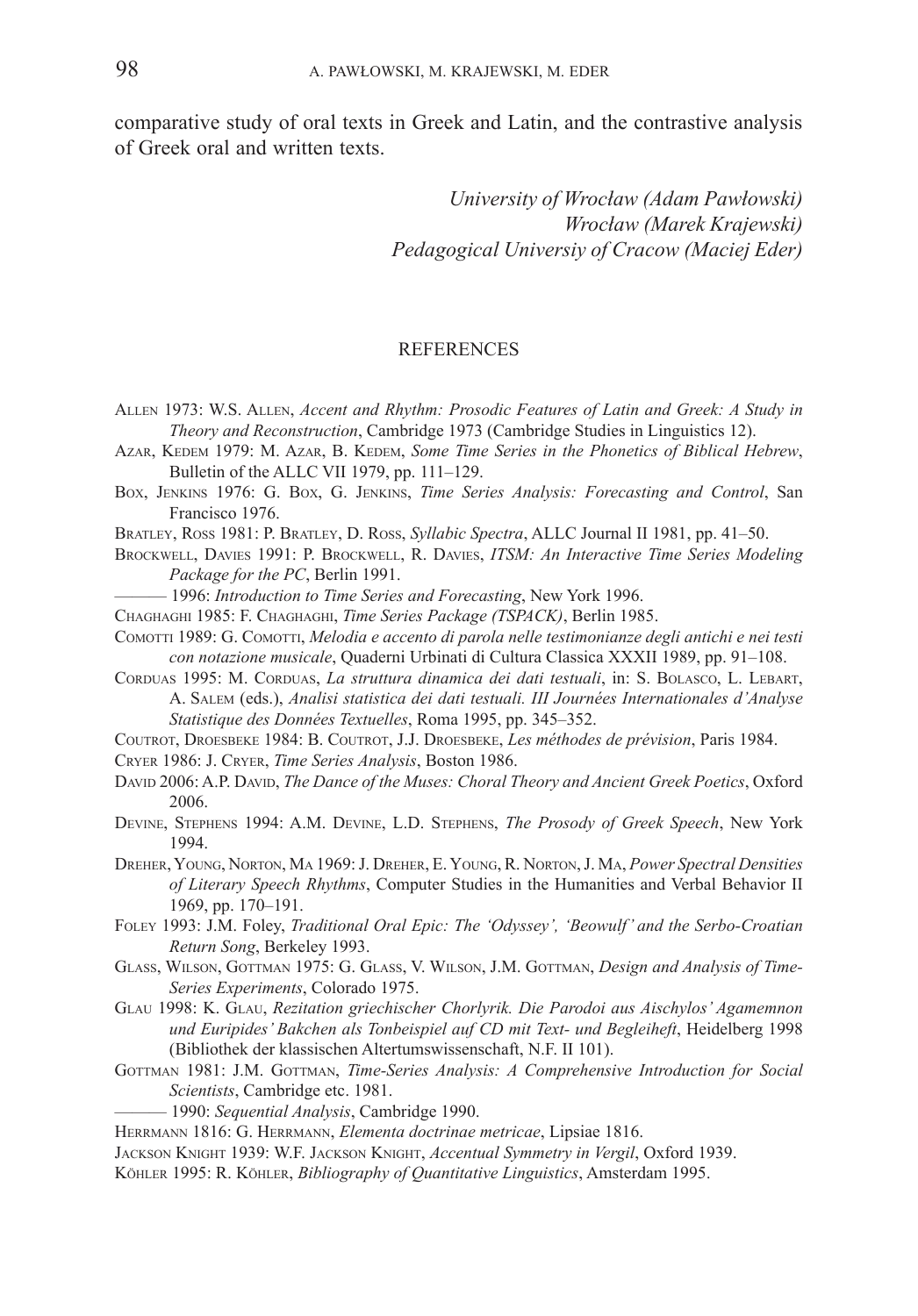- Korzeniowski 1998: G.S. Korzeniowski, *Verskolometrie und hexametrische Verskunst römischer Bukoliker*, Göttingen 1998 (Hypomnemata 118).
- Kuryłowicz 1950: J. Kuryłowicz, *Problems of Germanic Quantity and Metre*, Biuletyn Polskiego Towarzystwa Językoznawczego [Bulletin de la Société Polonaise de Linguistique] X 1950, pp. 25–44.
- Kuryłowicz 1961: J. Kuryłowicz, *Indo-European Metrical Studies*, in: *Poetics. Poetyka. Poetika*, Warszawa 1961, pp. 87–98.
	- ——— 1972: *Podstawy językowe metryki starogermańskiej* [The Linguistic Foundations of Old Germanic Metre], Biuletyn Polskiego Towarzystwa Językoznawczego [Bulletin de la Société Polonaise de Linguistique] XXX 1972, pp. 4–15.
- ——— 1975: *Metrik und Sprachgeschichte*, Wrocław 1975.
- ——— 1976: *The Linguistic Foundations of Metre*, Biuletyn Polskiego Towarzystwa Językoznawczego [Bulletin de la Société Polonaise de Linguistique] XXXIV 1976, pp.  63–72.
- Leo 1905: F. Leo, *Der saturnische Vers*, Berlin 1905 (Abhandlungen der königlichen Gesellschaft der Wissenschaften zu Göttingen, Philologisch-historische Klasse, N.F. VIII 5).
- LEONHARDT 1989: J. LEONHARDT, *Dimensio syllabarum. Studien zur lateinischen Prosodie- und Verslehre von der Spätantike bis zur frühen Renaissance. Mit einem ausführlichen Quellenverzeichnis bis zum Jahr 1600*, Göttingen 1989 (Hypomnemata 92).
- LORD 1960: A.B. LORD, *The Singer of Tales*, Cambridge, MA 1960.
- ——— 1991: *Epic Singers and Oral Tradition*, Ithaca, NY 1991.
- McCleary, Hay 1980: R. McCleary, R. Hay, *Applied Time Series Analysis for the Social Sciences*, Beverly Hills 1980.
- Meillet 1923: A. Meillet, *Les origines indoeuropéennes des mètres grecs*, Paris 1923.
- Montgomery, Johnson 1976: D. Montgomery, L. Johnson, *Forecasting and Time Series Analysis*, New York 1976.
- Nagy 1979: G. Nagy, *The Best of the Achaeans: Concepts of the Hero in Archaic Greek Poetry*, Baltimore 1979.
- ——— 1996: *Poetry as Performance: Homer and beyond*, Cambridge 1996.
- Nietzsche 1912: F. Nietzsche, *Philologica*, Bd. 2: *Unveröffentlichtes zur Litteraturgeschichte, Rhetorik und Rhythmik*, hrsg. von O. Crusius, Leipzig 1912.
- Nurius 1983: P.S. Nurius, *Methodological Observations on Applied Behavioral Science*, The Journal of Applied Behavioral Science XIX 1983, pp. 215–228.
- Oppenheim 1988: R. Oppenheim, *The Mathematical Analysis of Style: A Correlation-Based Approach*, Computers and the Humanities XXII 1988, pp. 241–252.
- Parry 1971: M. Parry, *The Making of Homeric Verse: The Collected Papers of Milman Parry*, ed. by A. PARRY, Oxford 1971.
- Pawłowski 1997: A. Pawłowski, *Time-Series Analysis in Linguistics: Application of the ARIMA Method to Some Cases of Spoken Polish*, Journal of Quantitative Linguistics IV 1997, pp.  203–221.
- ——— 1998: *Séries temporelles en linguistique. Avec application à l'attribution de textes: Romain Gary et Emile Ajar*, Paris 1998.
- ——— 1999: *Language in the Line vs. Language in the Mass: On the Efficiency of Sequential Modeling in the Analysis of Rhythm*, Journal of Quantitative Linguistics VI 1999, pp.  70–77.
	- ——— 2000: *Analyse quantitative comparée de la prosodie des langues à accent fixe et à accent libre*, in: M. Rajman, J.C. Chappelier (eds.), *JADT 2000, Actes des 5es journées internationales d'analyse statistique des données textuelles*, Lausanne 2000, pp. 531–534.
- ——— 2001: *Metody kwantytatywne w sekwencyjnej analizie tekstu* [Quantitative Methods in Sequential Analysis of Text], Warszawa 2001.
	- ——— 2003: *Sequential Analysis of Versified Texts in Fixed- and Free-Accent Languages: Example of Polish and Russian*, in: L.N. Zybatow (ed.), *Europa der Sprachen: Sprachkompetenz – Mehrsprachigkeit – Translation. Akten des 35. Linguistischen Kolloquiums in Innsbruck 2000*, Teil II: *Sprache und Kognition*, Frankfurt/M. 2003, pp. 235–246.